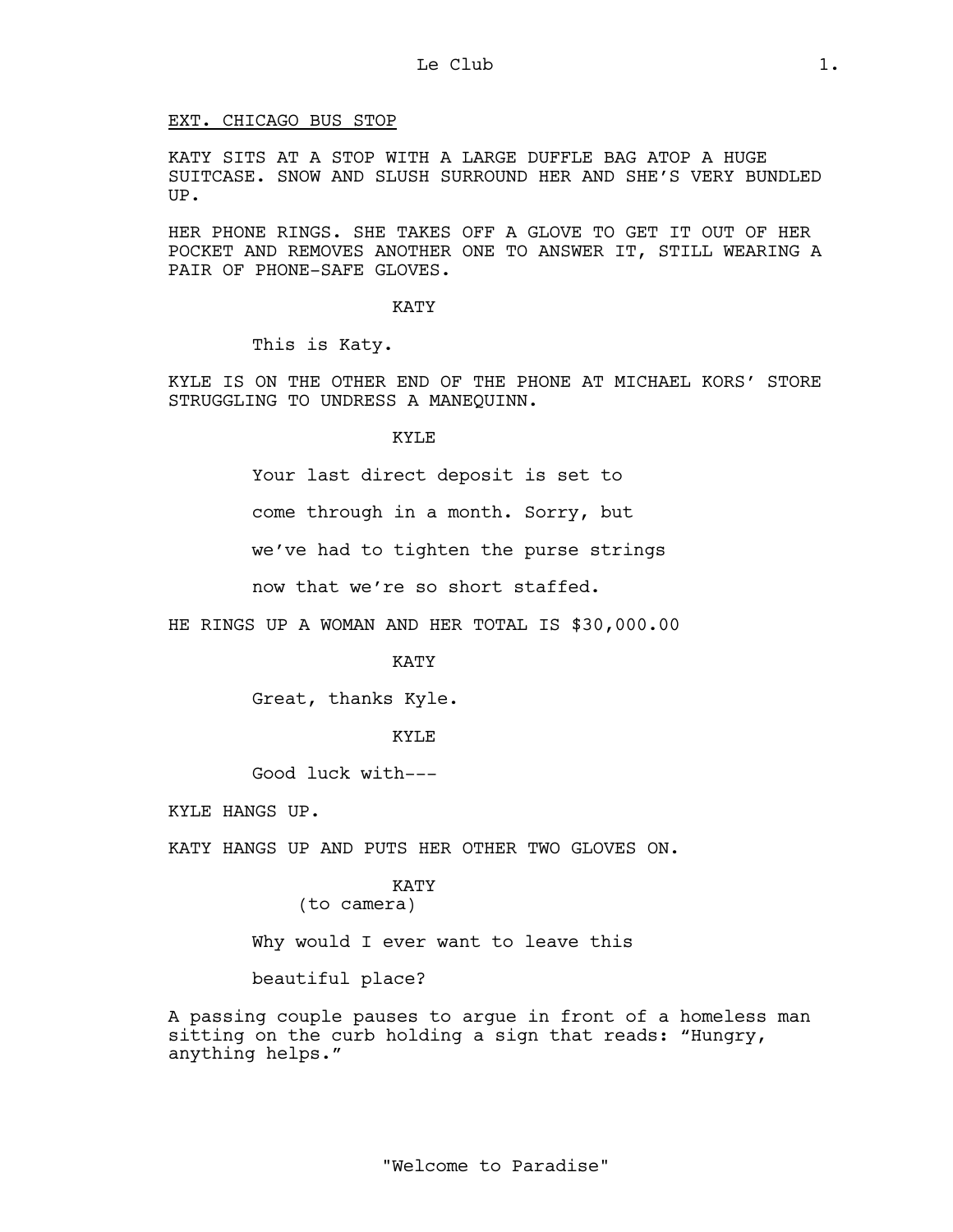## WOMAN

No! We are not having Greek food. We just had Greek food last Wednesday. There is *nothing* worse in this world than having the same kind of food twice in one week.

#### MAN

Don't be so dramatic, there are plenty of worse things.

#### WOMAN

Name. One.

## MAN

Well, now that it's getting so cold out, the stores are all way too hot. So you go in, and you're all bundled and then you have to keep peeling off layer after layer after layer...

#### WOMAN

You're right, the worst part about

winter is the sweating!

The couple continue walking past as the homeless man coughs, turning around his sign that reads: "food or a coat, literally anything" on the other side.

A CAR COMES BY AND SPLASHES DIRTY SLUSH WATER ON KATY.

KATY

I think the real question is how the

fuck did I last so long here? But it's

all I know.

## (MORE)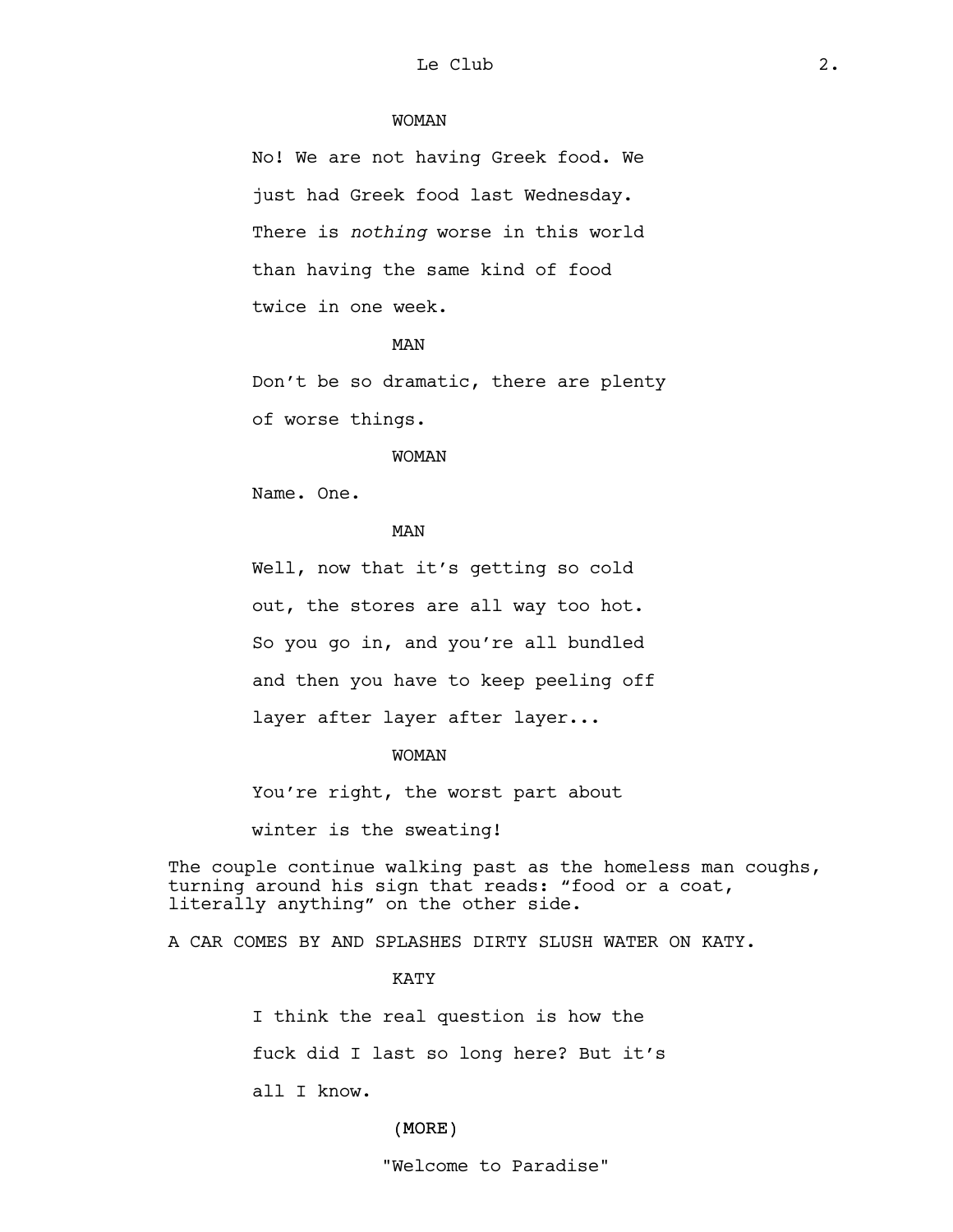### KATY (CONT'D)

I'm 22 and I've never even been past

Shaumburg. Plus I just can't focus on

my career here.

CUT TO

KATY IS ON A TRAIN SKETCHING A DRESS WHEN A FIGHT BREAKS OUT. SHE DOESN'T EVEN FLINCH AS SHE GETS UP, MANAGES TO SNEAK HER WAY THROUGH EVERYONE FIGHTING, AND OUT INTO ANOTHER CAR.

SHE SITS DOWN AND A MAN BEGINS TO PEE ON HER DRAWING.

KATY (CONT'D)

How's a bitch supposed to finish a

collection?!

KATY (CONT'D)

I just think I'll have so much free

time. What else am I gonna do between

helping people pick out flip flops

other than working on my collection?

And it can't hurt to be surrounded by

beautiful landscapes and hot bods.

KATY HOLDS UP A PAMPHLET OF "LE CLUB" TO THE CAMERA.

KATY (CONT'D)

But why the fuck do I need to justify

it to you? I'm outta here. That's all

I know.

A bus drives up, stops, and KATY and others try to get on.

Rather than opening its doors, the bus driver shakes their head no, and drives away, splashing KATY and the homeless man with a puddle of dirty, salty street slush.

The words "out of service" can be see on the back of the bus.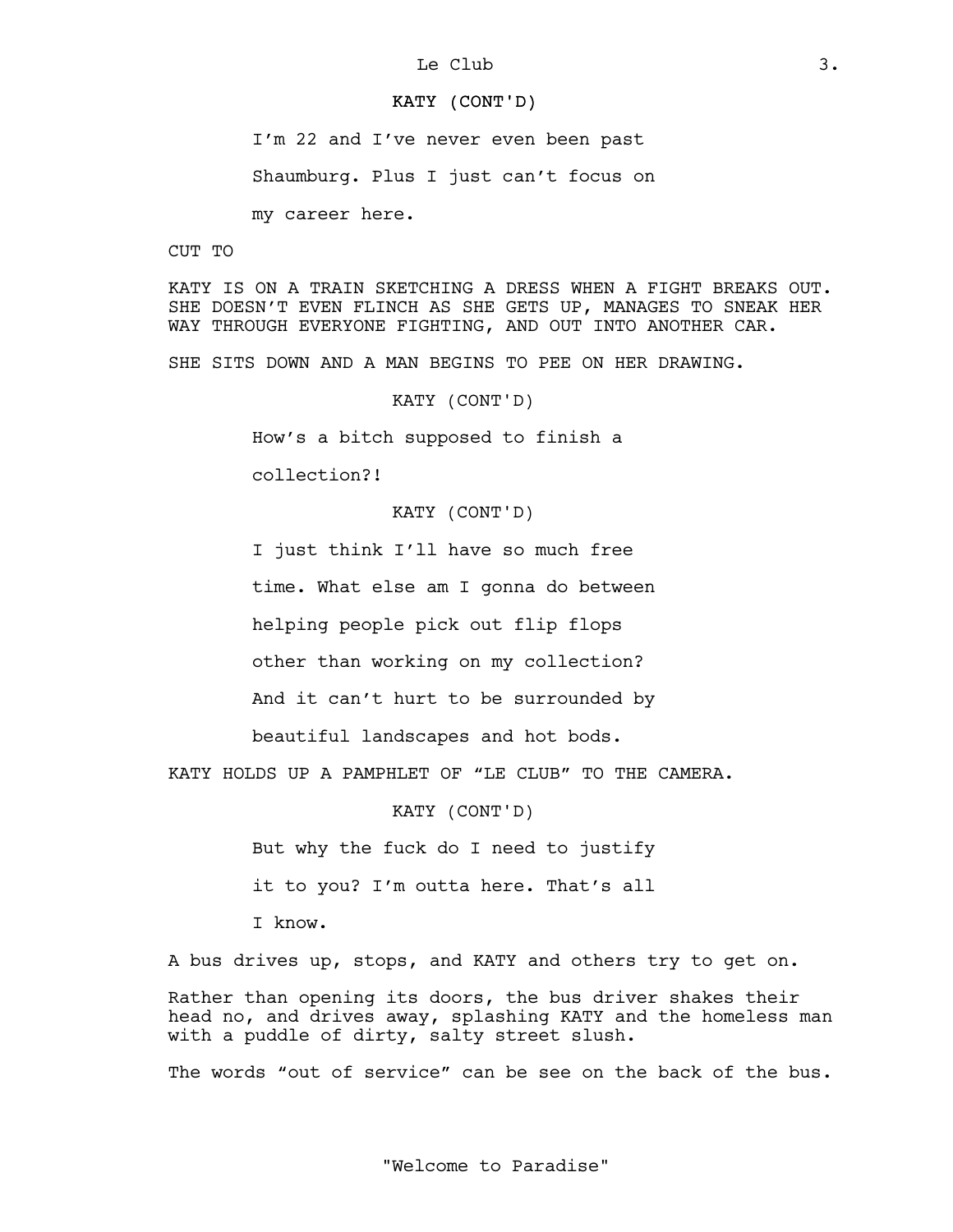KATY (CONT'D) (yelling)

Then why stop at all?! Why give us

hope?!

ANOTHER BUS APPROACHES AND PICKS UP KATY AND SOME OTHERS.

SHE SITS DOWN. A MAN APPROACHES.

MAN

Where you headed?

KATY

First stop, airport, next stop, a

whole new life!

MAN

I would love to give you AIDS.

KATY GETS UP AND HAS TO MOVE ALL OF HER LUGGAGE ALL THE WAY TO THE MIDDLE OF THE BUS IN THE ACCORDIAN PART WITH NO HELP.

CUT TO:

INT. AIRPORT LUGGAGE PICK UP AREA

BRIAN STANDS EXCITEDLY WITH A SIGN THAT READS:

"TO PARADISE!!! (AKA LE CLUB)"

BRIAN

(to camera)

New dream maker!

KATY APPROACHES WITH ALL OF HER LUGGAGE, LOOKING QUITE DISHEVELED.

BRIAN (CONT'D)

Are you Katy?!

KATY

Depends. Are you gonna try to give me

AIDS?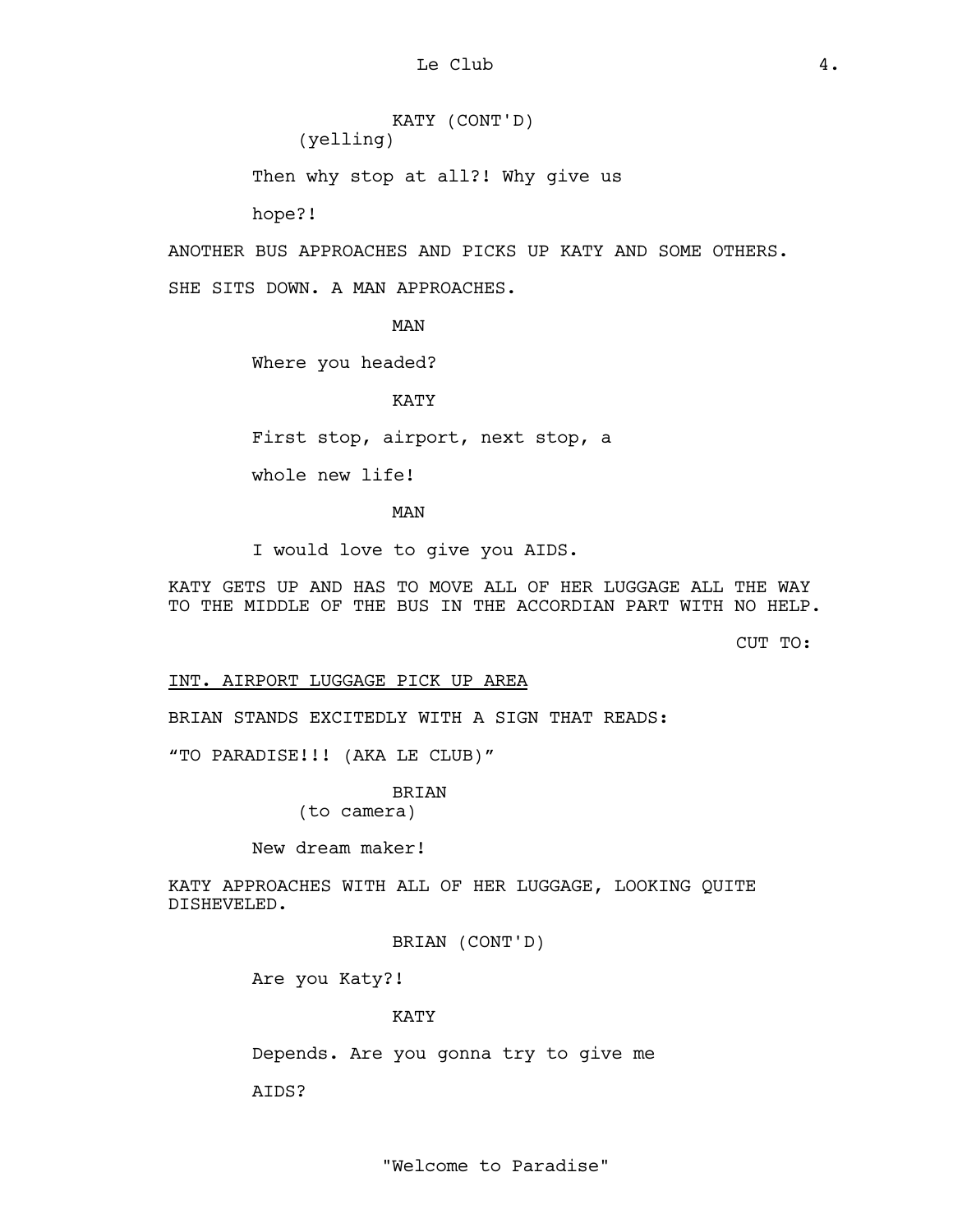## BRIAN

I'm sorry?!

#### KATY

Long trip. Long day, long...life. Yes.

I'm Katy.

BRIAN LOOKS AT HIS CLIPBOARD AND CHECKS OFF A NAME. HE GIVES KATY A BIG LONG HUG AND TAKES HER SMALLEST PIECE OF LUGGAGE AS SHE FOLLOWS HIM WITH THE REST TO A VAN OUTSIDE.

#### EXT. AIRPORT BUS PICK UP AREA

SIX PEOPLE WAIT OUTSIDE THE BUS ALONG WITH A FAMILY OF FOUR.

The son hits the daughter while the husband and wife argue quietly over a map. Every "babe" out of the husband and wife's mouths cuts like a knife of resentment.

## HUSBAND

I don't *know* why I didn't pack a high

lighter, *babe*. I guess I didn't think

it was important.

#### WIFE

Well I don't know why we even have a

map then, *babe*.

#### BRIAN

Welcome to paradise!... (searching on clipboard)

Nichols family?!

With over-compensating smiles...

HUSBAND

Thank you.

**WIFE** Thank you.

#### BRIAN

Come on into the shuttle of dreams!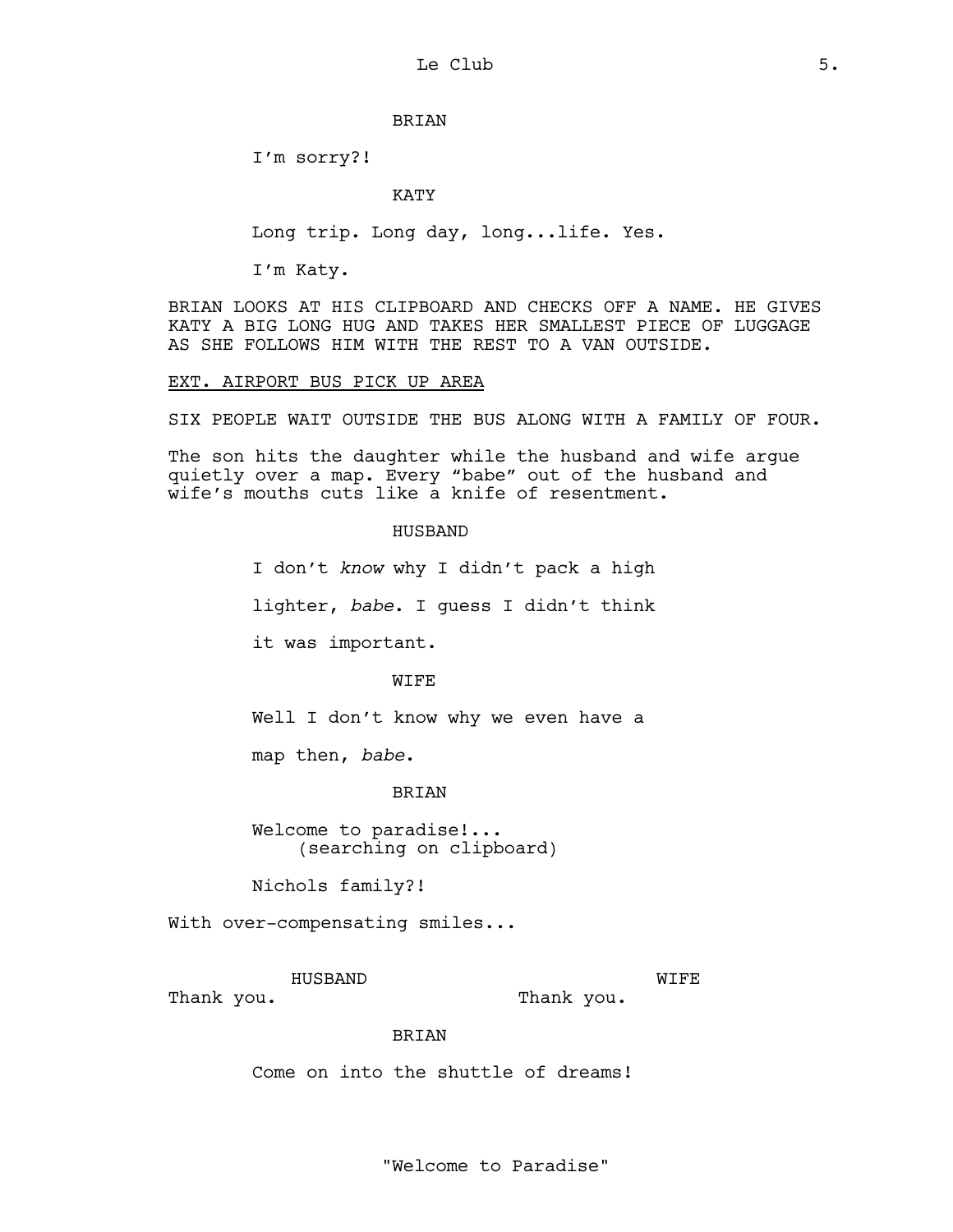BRIAN OPENS THE SHUTTLE DOORS AND THEY ALL ENTER. HE PEELS OFF.

#### EXT. RESORT - LATER

THE VAN PULLS UP AND COMES TO AN ABRUPT STOP. THE GUESTS POUR OUT ALONG WITH THE NEW WORKERS.

THE GUESTS ARE OFFERED BEAUTIFUL COLD DRINKS AND THE WORKERS ARE OFFERED PAPERWORK.

## **BRIAN**

Alrighty, come along everyone! We're going to take a little tour of SOMETHING THAT STARTS WITH "T"! Just

kidding, it's actually called a

village, why?

LITTLE BOY

That's a stupid name for it!

# BRIAN

What a great question, we call it a village because it's our home and we've invited you lovely guests to be our new friends and share our food and drinks and pools. Unlike other resorts, who shall not be named, that make you find your own friends and

towels.

BRIAN LEADS EVERYONE THROUGH RECEPTION TO THE FIRST OF MANY POOLS.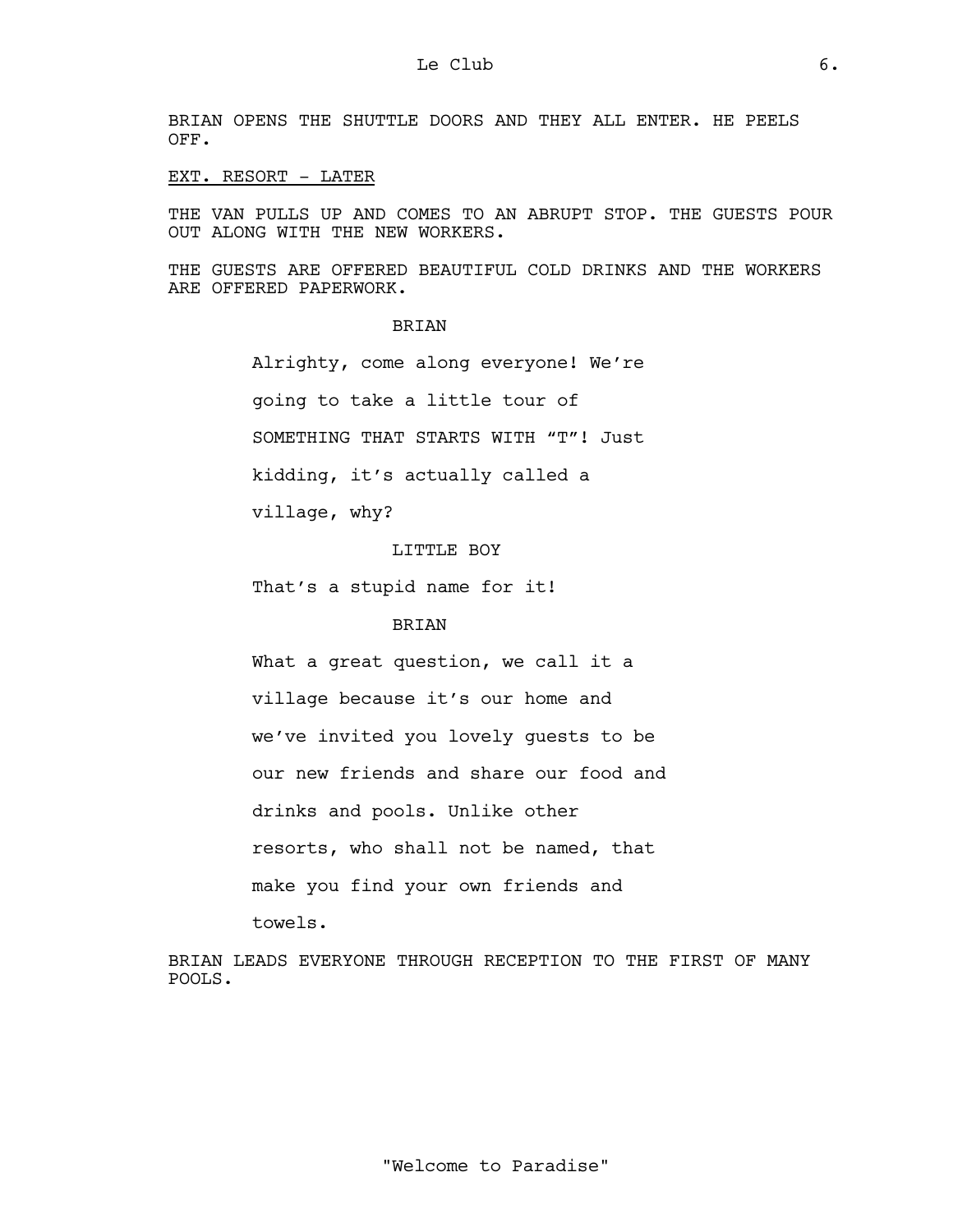# BRIAN (CONT'D)

So I have been meticulously chosen as your liason, which is French for "showin' people around" because I've G.A. of the month for the last consecutive 22 months straight

INSERT:

#### STILL SHOT - INT. MEETING ROOM

BRIAN shakes hands with UWE, a tall man wearing all white, as he looks to be screaming with joy while clenching a trophy.

#### BRIAN

Except for one month. (to camera, disturbed)

It was May. I wore the wrong shirt to

lunch my second day. I thought it was

the blue striped shirt not the blue

and orange striped shirt. (to tour)

But that's fine! Just like our

bartenders!

BRIAN POINTS TO ONE OF MANY BARS AND WAVES TO PETER, A MODEL TURNED BARTENDER.

BRIAN (CONT'D)

This is our main bar, one of four in

the village. Don't worry kids, it's

for everyone! You can belly up and get

yourself a slushy or a sarsparilla!

HE SCRUFFS THE LITTLE GIRLS HEAD.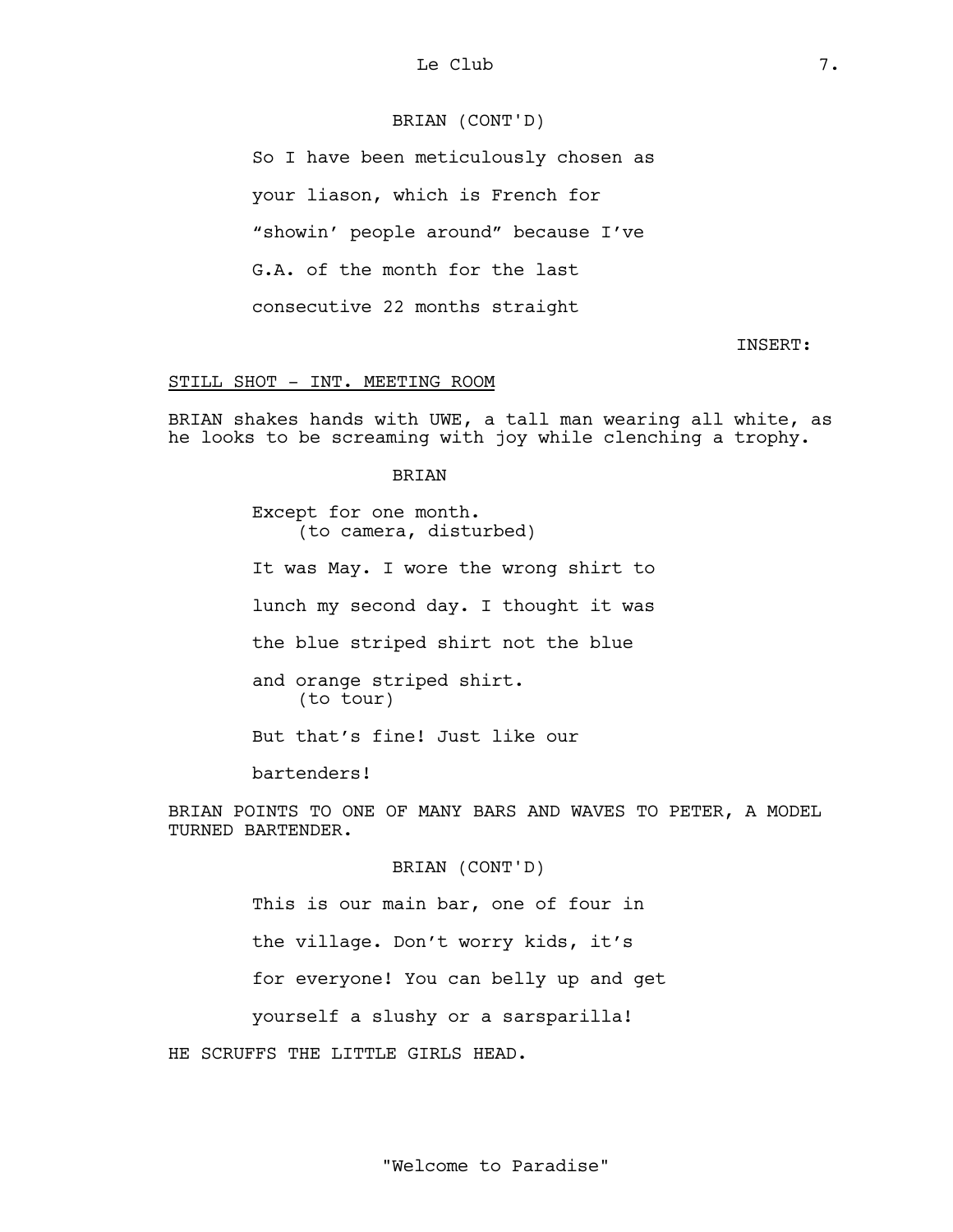# LITTLE GIRL

No one has a right to touch my body

without my consent.

#### KATY

Yasssss queen!

KATY GOES TO GIVE HER A HIGH FIVE. SHE DECLINES.

KATY (CONT'D)

And that's your choice.

## BRIAN

That's the main pool, for kids and

adults, don't worry, we clean it

often. But of course not as often as

the kid's pool. Or the adult pool. And

for my G.A.s, you've got a pool all

your own.

BRIAN POINTS TO SOMETHING THAT LOOKS MORE LIKE A SWAMP.

## BRIAN (CONT'D)

So only go in one of these ones if a

new friend invites you!

## ASHLEIGH ON SPEAKER

Attention G.A.s. There is a code brown in the kid's pool. I repeat. Code

brown in the kid's pool.

#### EXT. BEACH - CONTINUOUS

The group walks to a small "beach" that's only about forty feet long. Teeny tiny "waves" splash onto the sand.

STEVE, the hot, but ditzy, 20-year-old Quebecois lifeguard runs from the guard tower toward the group.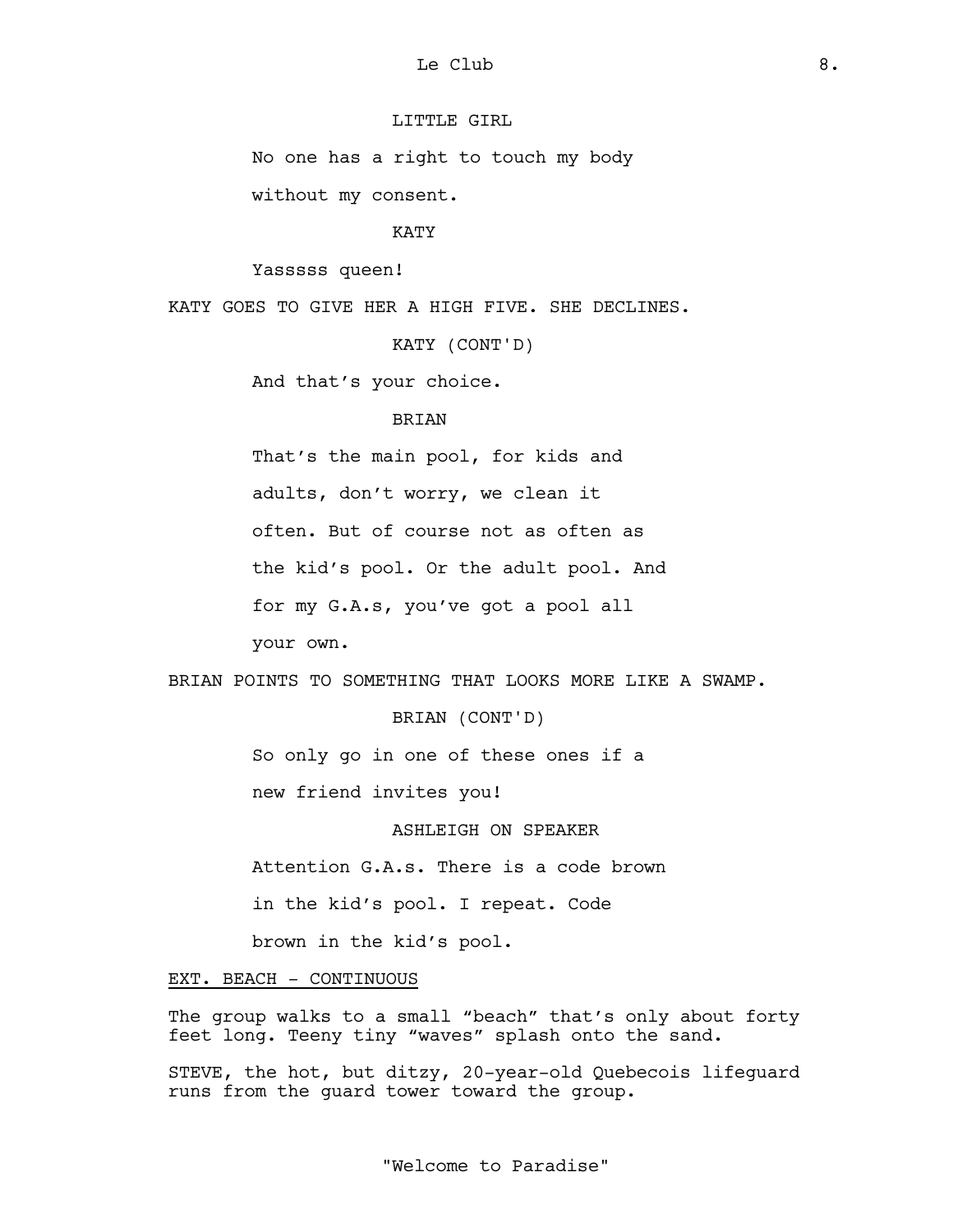STEVE (loudly)

Did you hear?! Somebody shit in the pool!

# BRIAN

Steve, shh! That's what codes are for.

STEVE (whispers)

Oh, right. Did you hear the code brown?!

# BRIAN

Yeah, you should probably go.

# STEVE

Okay. If you see Ashleigh later, can you let her know I have to talk to her about something. It's important.

# BRIAN

Probably not as important as getting

doo out of a pool Steve.

STEVE

Right. Later!

STEVE RUNS AWAY.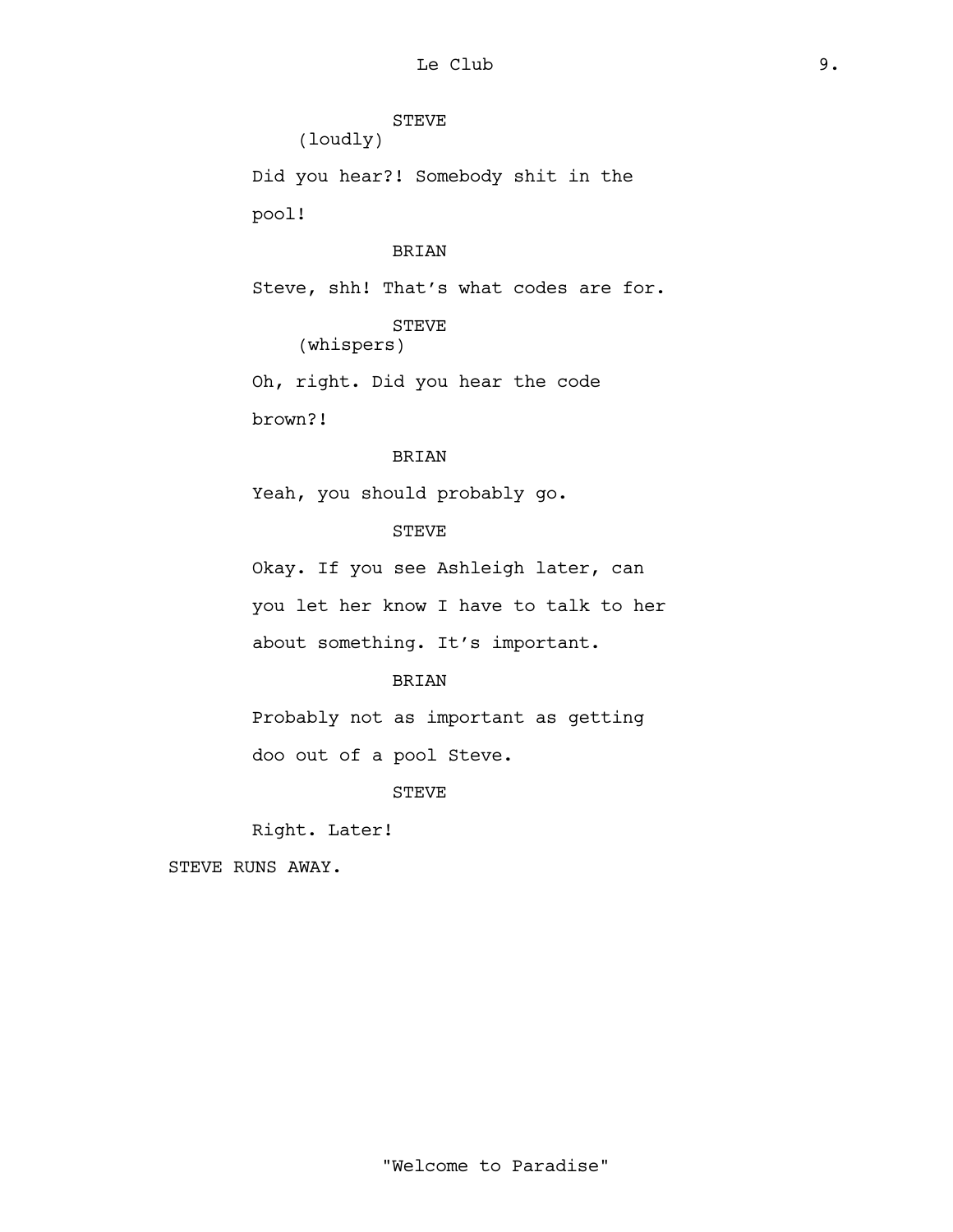#### EXT. DINING ROOM - CONTINUOUS

## BRIAN

This is where all of our meals happen. The meals can be quite....ethnic, But don't be scared, you'll be assigned a G.A. To your table. No one here dines without a village friend!

## BRIAN ON SPEAKER

Attention G.A.s! We have a code Peter Pan. That's a code Peter Pan. He's male, around four feet, one inch, has a thick New York accent.

KATY

Something tells me that's not about feces in a pool.

#### **ASHLEY**

Nope. Peter Pan is a missing kid. Don't worry, they always get found. And now I'm taking you to the G.A. rooms. But first, we have to go past archery. Word to the wise, cover your face as you walk by.

They walk quickly past archery, as arrows fly all around them. Someone is heard yelling "ouch!" In the background as they pass and make their way to the circus tent.

## EXT. CIRCUS TENT

#### ASHLEY

And that's the circus tent!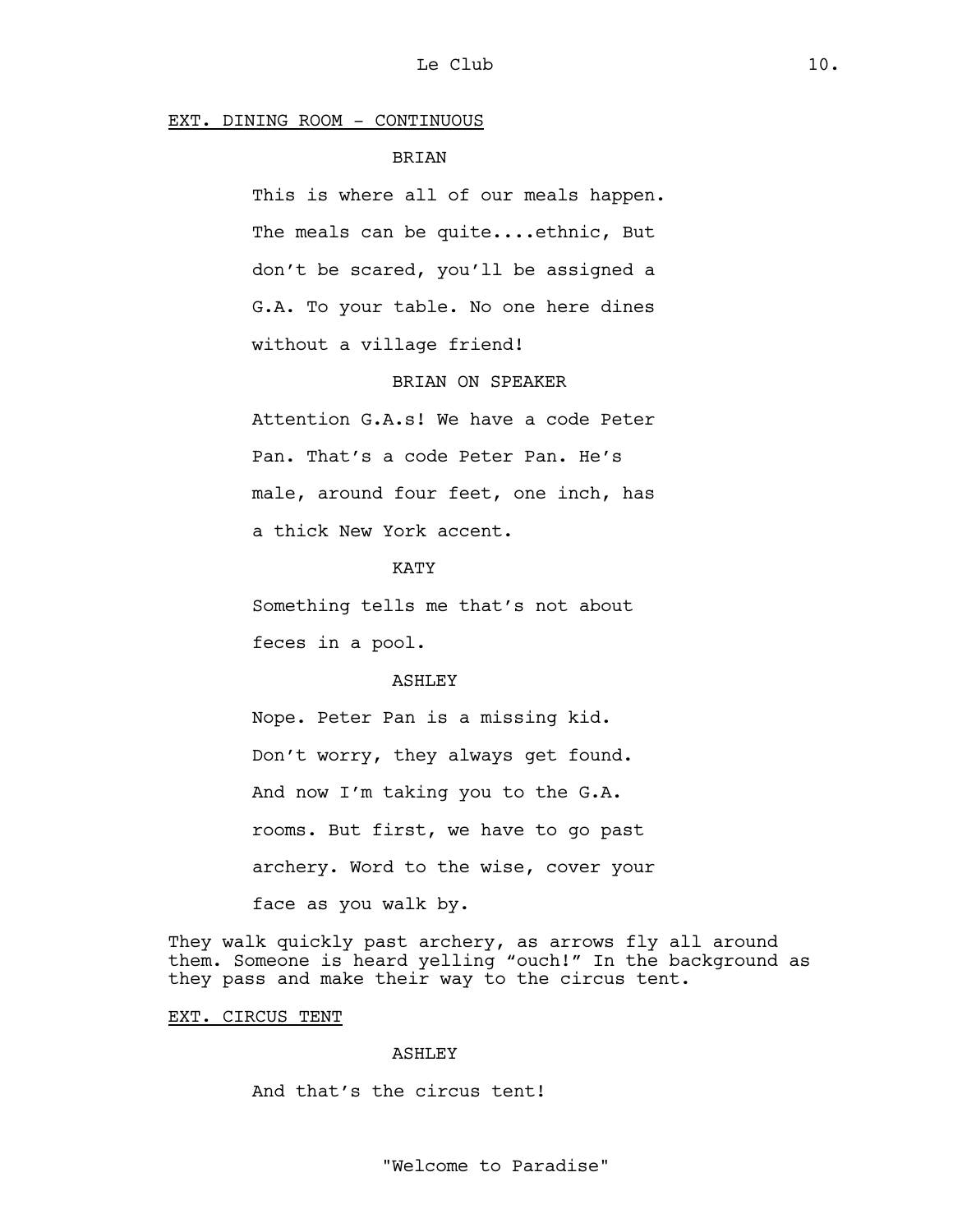BRIAN's voice comes over the speaker yet again.

# BRIAN ON SPEAKER

G.A.s we have a code Robin Hood.

That's a code Robin Hood. All sports

G.A.s please head to archery.

## STEFAN

Robin Hood, is that like a Peter Pan?

#### **ASHLEY**

Oh, no. Not as big of a deal. It's

just an archery accident.

The people under the circus tent contort, bend, and fly through the air.

ASHLEY (CONT'D)

What up, freaks!

A couple of performers look up while balancing on one another.

The group moves on to just outside reception in between a group of guest room buildings.

## ASHLEY (CONT'D)

So, this is where the guests sleep. They're allowed to come home with us, but it's best if you're going to sleep with one of them to go to their room because it gives us an idea of the kind of service they're receiving. Unless they're married, then of course they need to come back to the G.A. building. This is where we'll be leaving our dear friends.

#### (MORE)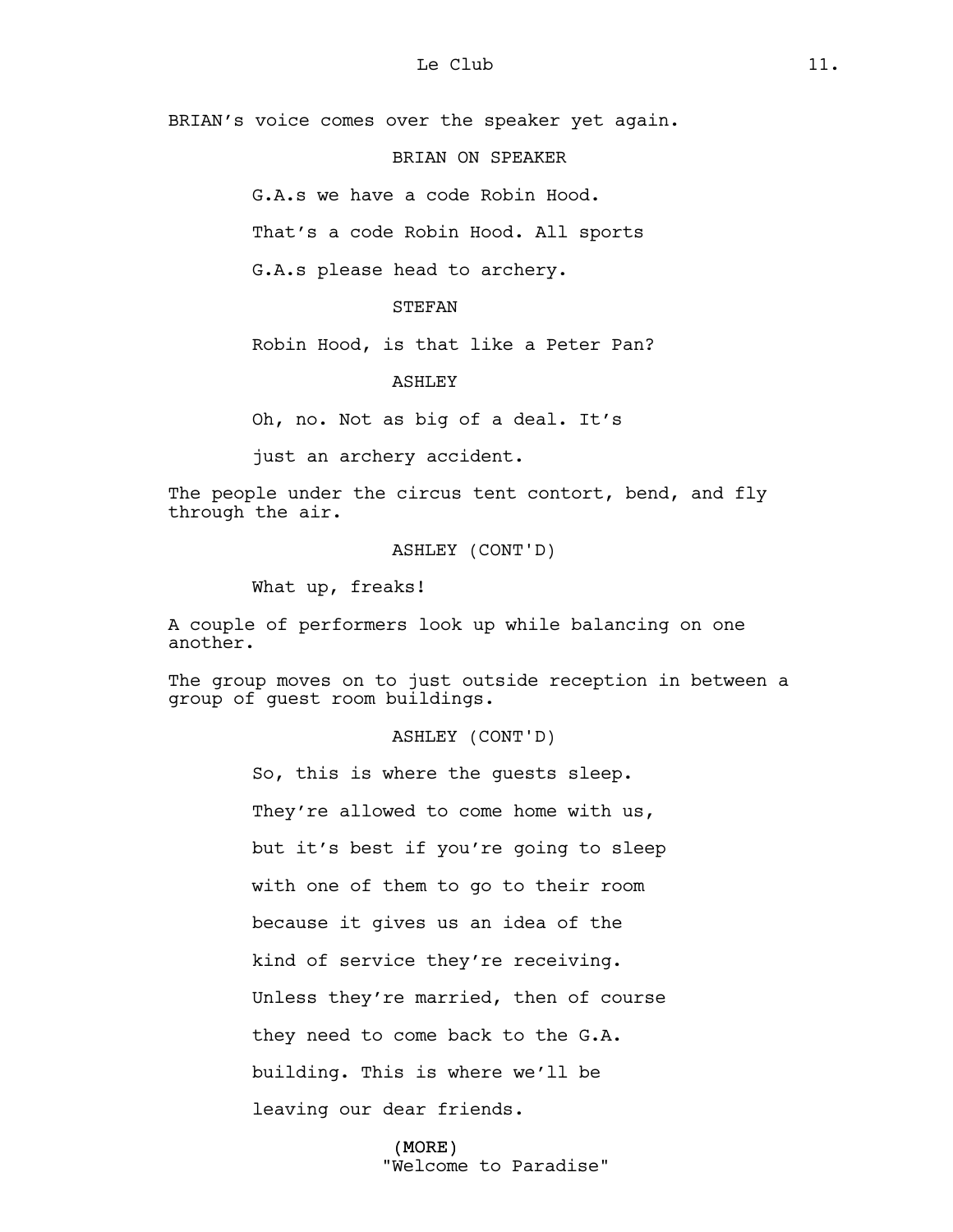## ASHLEY (CONT'D)

I always get a little choked up here.

But I won't. I won't.

BRIAN BRINGS EVERYONE IN FOR A GROUP HUG ASIDE FROM THE DAUGHTER WHO LOOKS HIM DEAD IN THE EYES.

## LITTLE GIRL

No is a complete sentence.

BRIAN

And a very good one. (to the G.A.s)

Shall we?

THEY HEAD OFF TO A CONFERENCE ROOM.

INT. CONFERENCE ROOM - CONTINUOUS

THE GROUP SITS IN CHAIRS IN FRONT OF A STAGE.

UWE, A LATE THIRTIES BEAUTIFUL GERMAN MAN WEARING ALL WHITE STANDS AT ATTENTION WAITING THE GROUP. ONCE THEY SIT, HE SPEAKS LOUDLY AND AUTHORITATIVELY.

UWE

Here at Le Club, you must strive for

perfection. And yet, you must seem

attainable. Our guests come here to be

your friend, your lover, your

family...

While UWE has his backed turned to their part of the circle, KATY leans over and whispers to STEFAN.

## KATY

Didn't they *bring* their lovers and

families?

UWE turns quickly.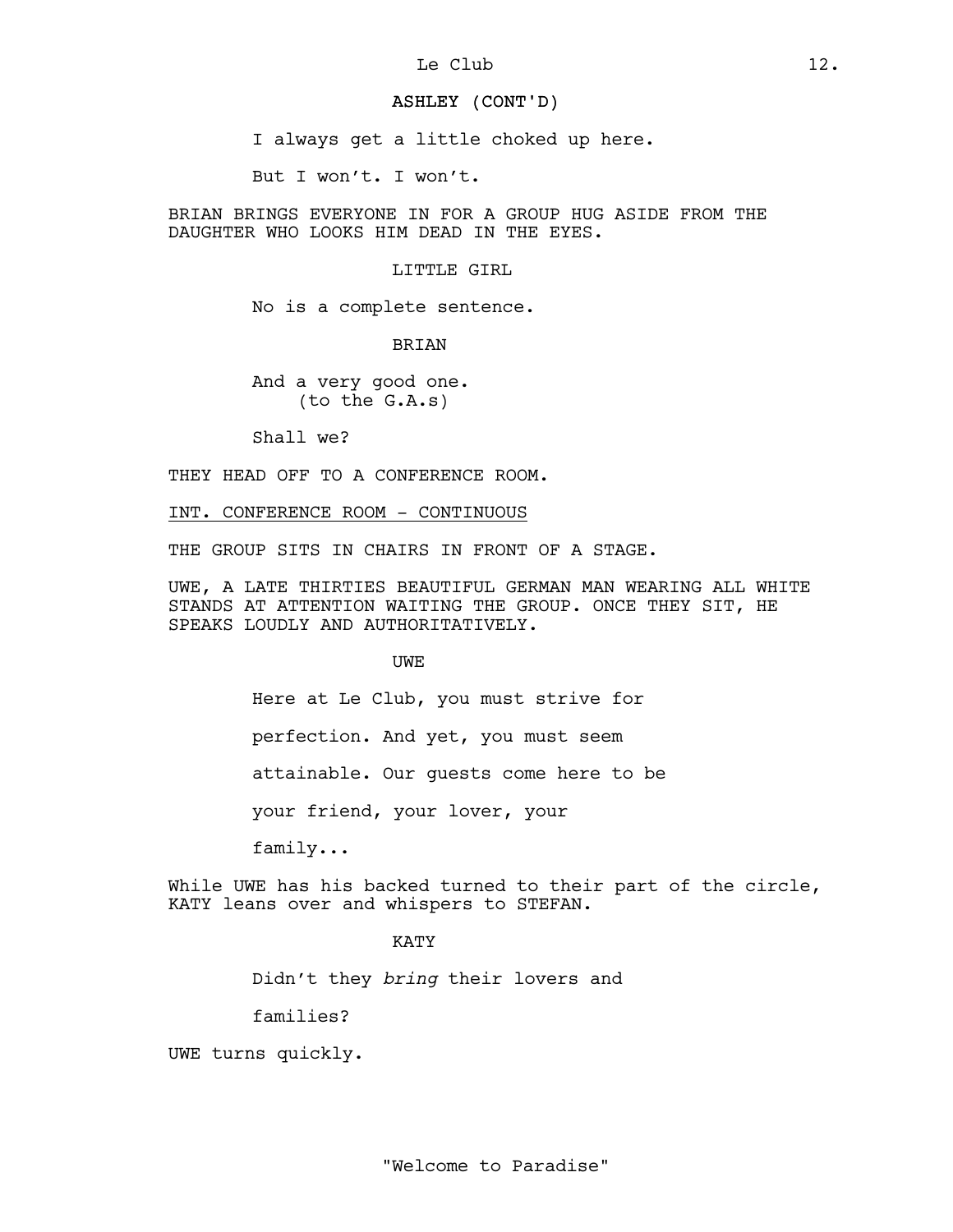UWE

Who spoke?

UWE examines everyone, getting uncomfortably close to their faces, stopping at KATY. Somehow he knows.

UWE (CONT'D)

It was you! What was so important that you open your mouth while my mouth is open?

# KATY

I just thought since they brought their own families, wouldn't they want to spend time with them? Instead of a bunch of strangers?

UWE

Where are you from?

KATY

Chicago.

UWE

I've heard of this place. This is where all are angry and have guns, yes?

# KATY

Not all, but many.

UWE

Well, we are not in Chicago. We are in Europe! That's right! Le Club is French!

(MORE)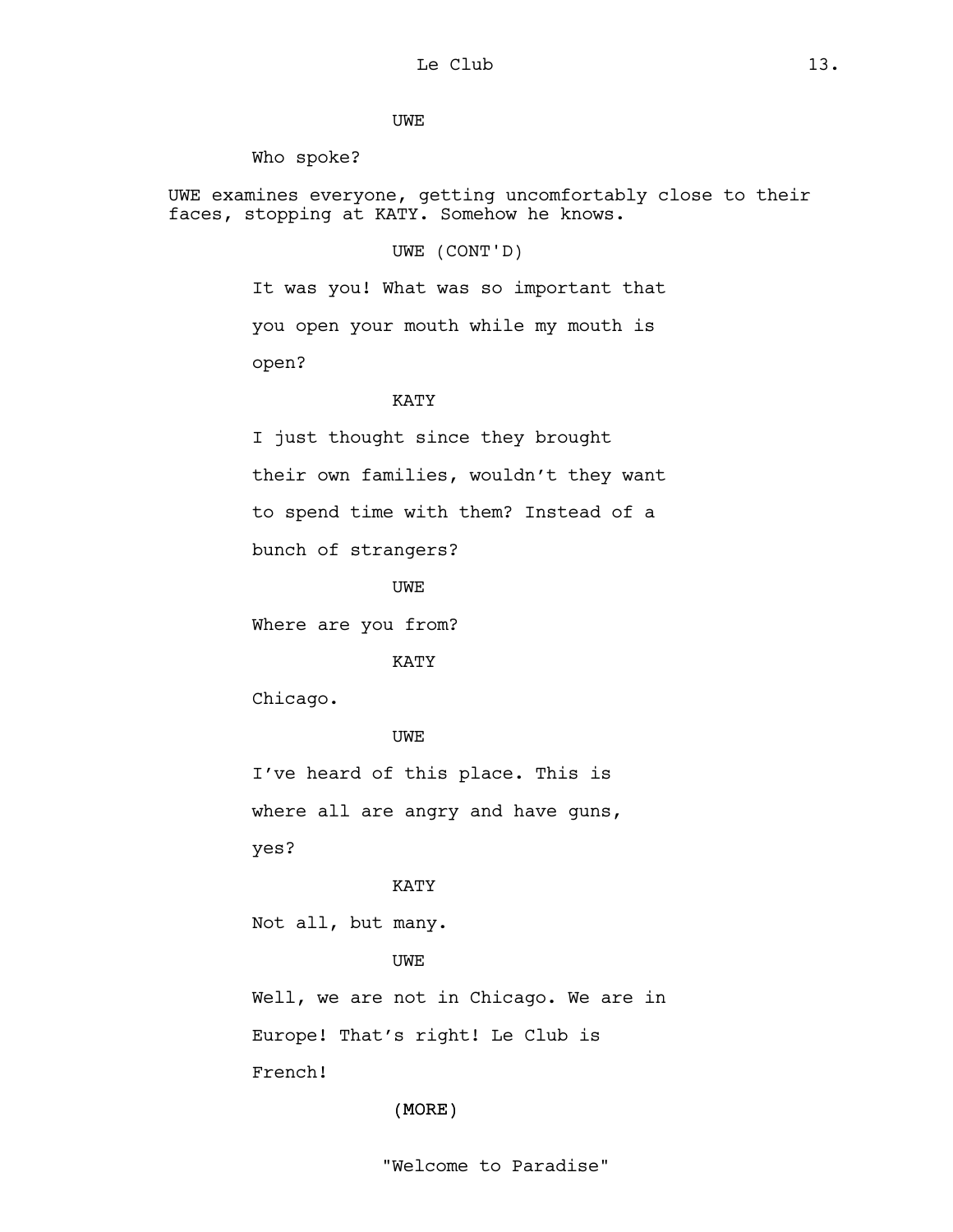# UWE (CONT'D)

Once you stepped onto our sidewalk you

entered a new, magical place. (speaking whistfully)

A place where there are no wars...

STEFAN leans over to quietly speak to KATY.

## STEFAN

Aren't there always wars in Europe? Or

like at the very least civil unrests

or something?

#### KATY

Maybe he's talking about *western* Europe?

## UWE

There is only peace here. No one fights, everyone eats and drinks...and f---s! And all are here to be part of something bigger, to be a part of our family have a good time! That's why you are not an "employee." (makes another disgusted face) You...are a friend!!! A cousin! A, how you say, f--- buddy! You are whatever they need you to be at whatever time of day they need you. (in a more serious tone) But always check their I.D.s if they look below 18. Because technically it is still the United States.

#### (MORE)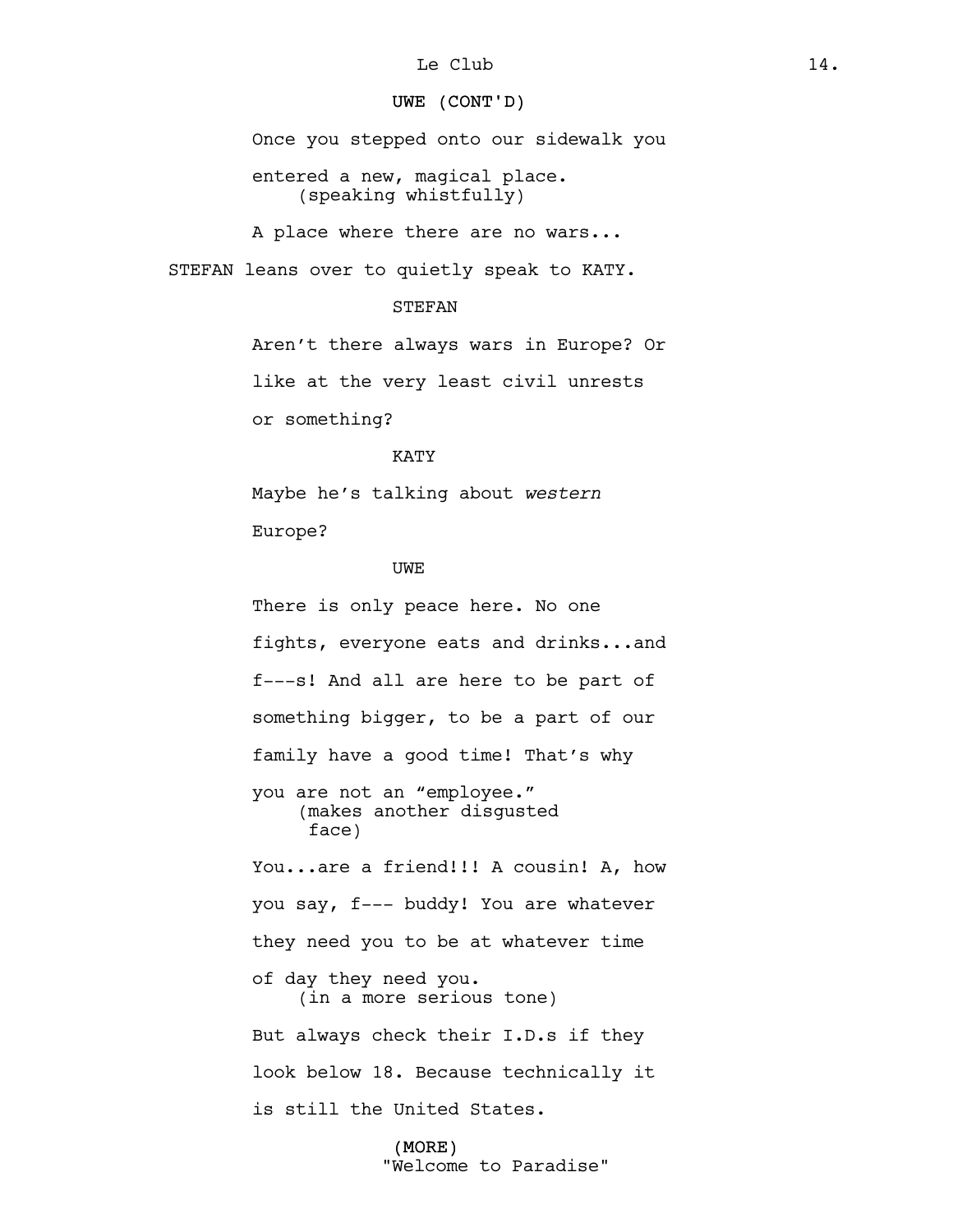UWE (CONT'D) (joyful again)

So, welcome them with open arms, take all your meals with them, drink with them, teach them all the dances you know...

KATY

Dances?

#### STEFAN

Yeah, ya know, teach them dances, like

in Europe.

UWE

Now, take your shirts with your names

and jobs and go out there and be

everyone's *gentile ami*!

UWE motions to the stacks of shirts that say "G.A." on them.

The G.A.s get up and begin picking through the pile, looking for their specific shirt before holding them up to themselves and/or putting them on.

#### STEFAN

So, we're Gahs now?

#### KATY

I like to think of us as Gays.

#### STEFAN

What does gentile ami mean anyway?

KATY

Nice friend. It's French.

#### STEFAN

The French have a word for nice?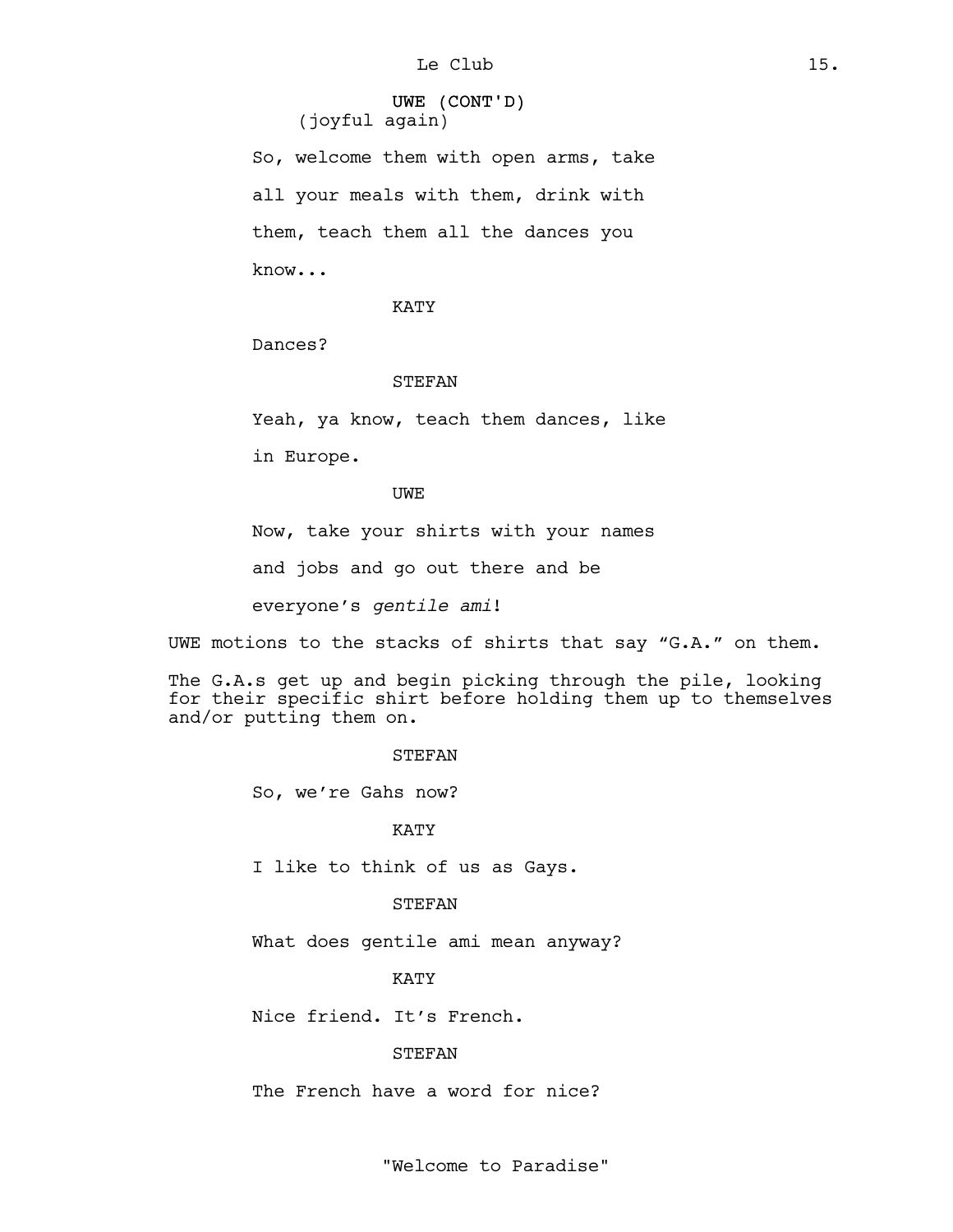STEFAN sees his shirt with "Circus Performer" on it.

STEFAN (CONT'D)

Oh, crap.

UWE walks out the door leaving the G.A.s and ASHLEY.

## INT. BAR - CONTINUOUS

UWE TAKES A SHOT AND LOOKS AT THE CAMERA.

UWE

You know, I like this country. It's

very different. There's only one thing

I don't like about America. Too many

Americans!

UWE LOOKS AT NICHOLE, THE BARTENDER AND SPEAKS TO HER.

UWE (CONT'D)

You know there's only one thing I

don't like about America. Know what it

is?

NICHOLE DOESN'T ANSWER AS SHE BUSIES HERSELF CLEANING OFF BOTTLES THAT ARE ALREADY CLEAN.

UWE (CONT'D)

Too many Americans.

UWE looks back at NICHOLE expectantly. She hands him his shot and beer as he repeats himself.

UWE (CONT'D)

Too many Americans.

NTCHOLE<sup>®</sup>

Yup. It's always a great joke.

UWE takes the shot.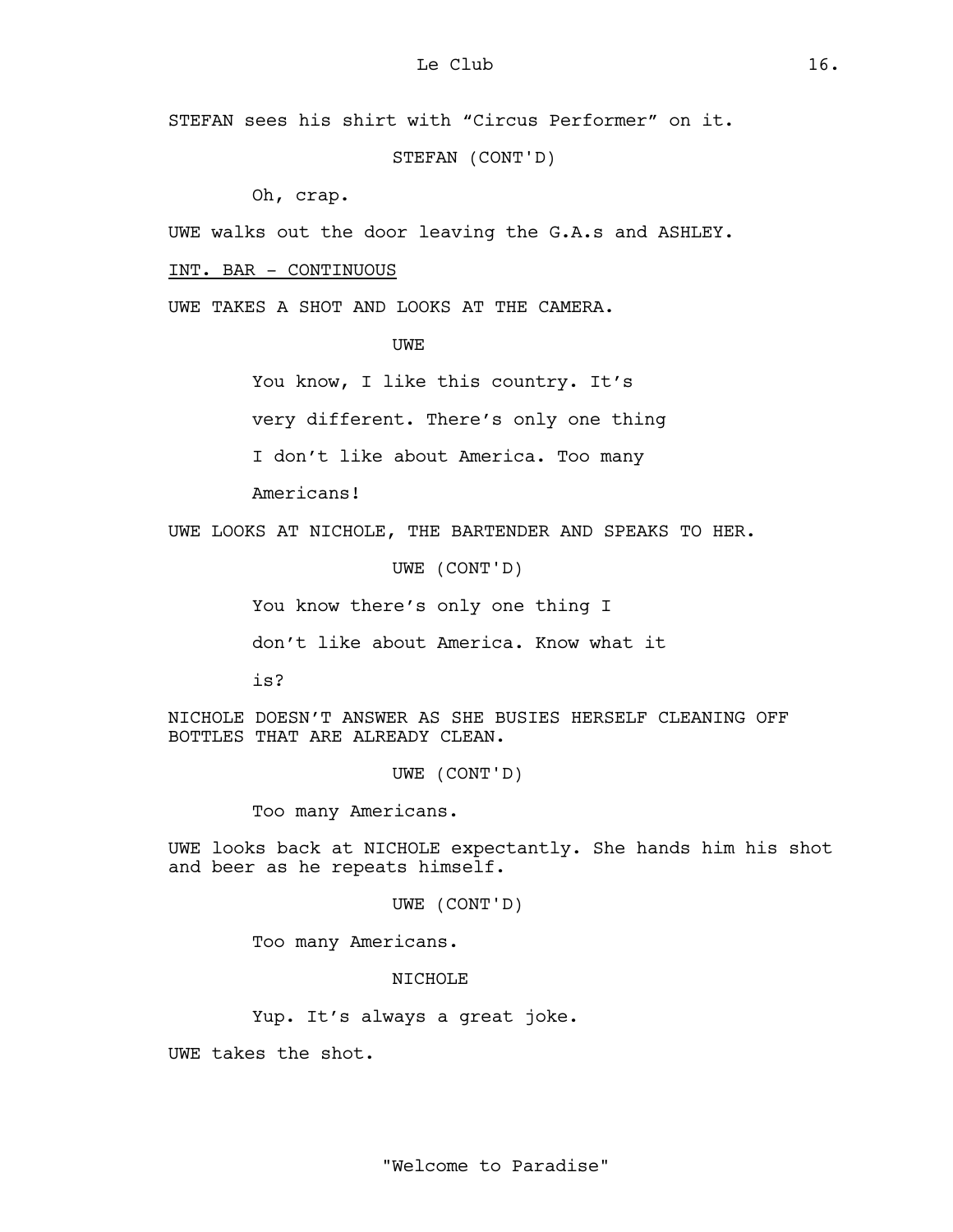UWE

Your tits look amazing in that shirt.

UWE drinks his beer.

NICHOLE

(to camera)

I get sexually harassed less at this

job than any other job I've had.

## EXT. BAR - CONTINUOUS

UWE continues to drink his beer.

UWE

Take a shot with me, come on.

#### NICHOLE

Sure.

NICHOLE pours a shot for UWE and one for herself. His comes from a vodka bottle while hers is poured from a bottle of nonalcoholic Triple Sec, unbeknownst to UWE. The two clink glasses and take their shots.

NICHOLE PULLS A 3 MONTH AA CHIP OUT OF HER POCKET.

NICHOLE (CONT'D)

Almost a year now. I got sober, waited three months, went to an AA meeting, realized nothing in the world made me want to drink more than hearing about how miserable human existence is and applied to come work in paradise.

A MAN THROWS UP IN THE CORNER. SHE GOES AND GRABS A MOP AND BEGINS CLEANING UP THE MESS.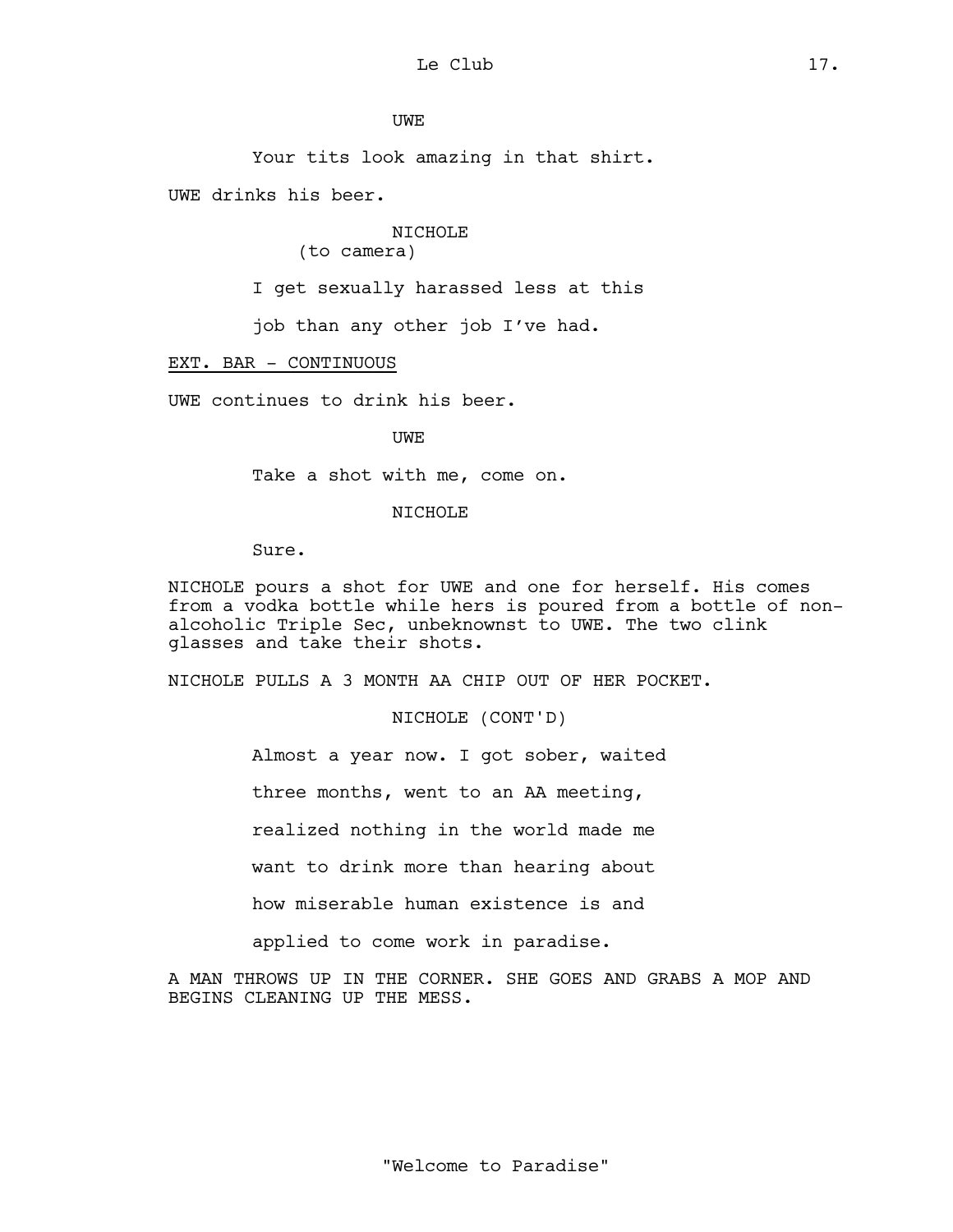NICHOLE (CONT'D) (to camera) Nothing has ever made me want to drink

less. Especially during last call.

CUT TO:

## INT BAR LAST NIGHT

NICHOLE

Last call!

NICHOLE RINGS A BELL AND A BUNCH OF ZOMBIES APPROACH THE BAR, CLIMBING OVER EACH OTHER, DROOLING, AND FALLING.

## EXT. BAR - CONTINUOUS

UWE stares at her with desperate eyes as she stoically stares back.

## NICHOLE

I heard there was another accident at

archery yesterday.

UWE

Who said that?

## NICHOLE

A guy who came in here wearing an eye

patch last night.

UWE begins taking off his pristine white shoes.

# UWE

Oh, these Americans are so dramatic.

It was not a big deal, really. Some

kid's hand slipped. Could've happened

to anyone. Okay, off to work!

UWE takes his shirt off and jumps in the pool. He swims to a group of girls who appear to be underage, or at least borderline.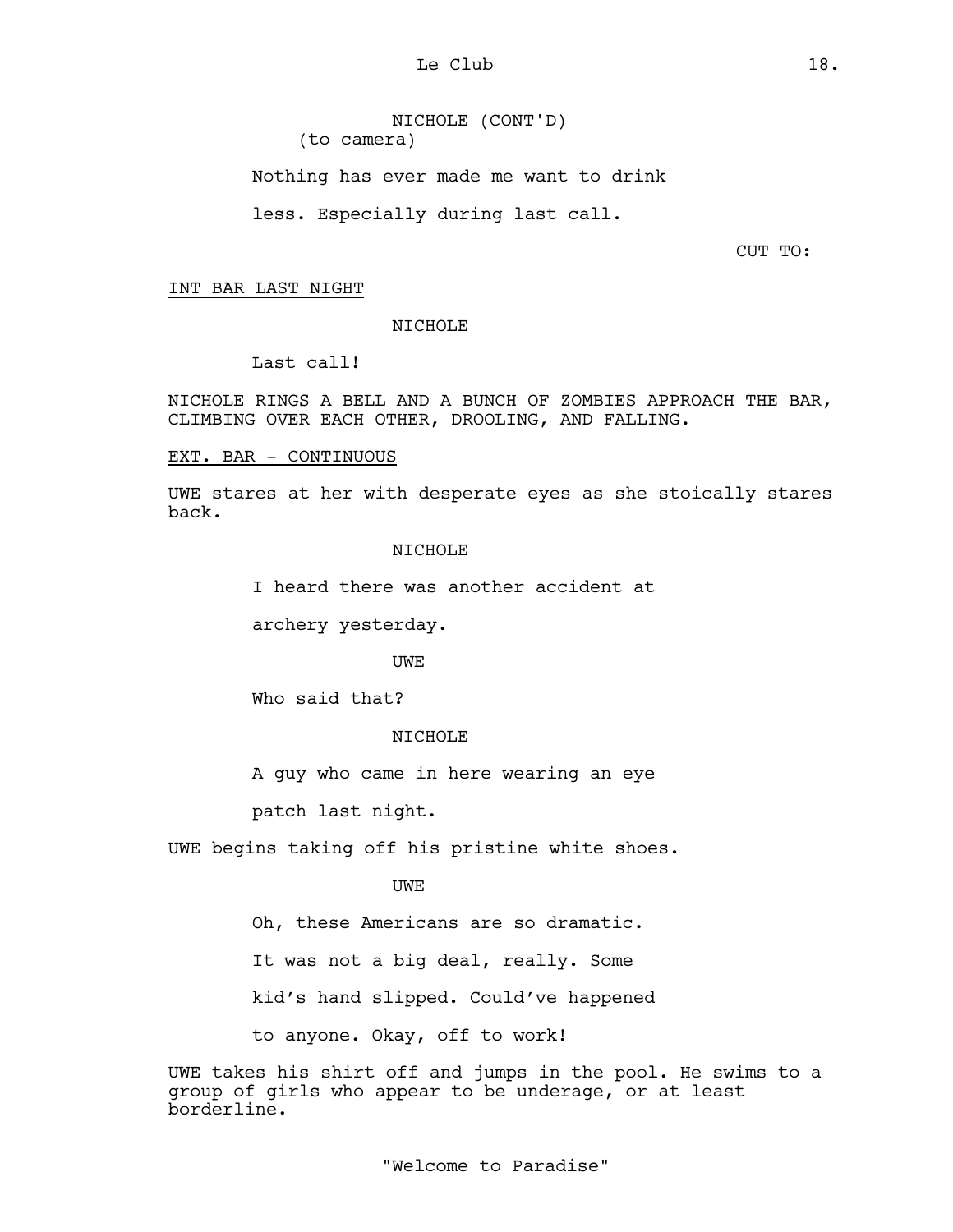UWE (CONT'D)

Ladies. How is your vacation so far?! (a beat)

You wouldn't happen to have your IDs

on hand would you?

UWE smiles and winks at the camera.

EXT. G.A. BUILDING

A SHOT OF THE G.A. BUILDING WHICH LOOKS EXACTLY LIKE THE GUEST BUILDINGS BUT DESPERATELY NEEDS A TUNE UP.

KATY AND THE OTHERS WALK INTO THE HALLWAYS. KATY STICKS A KEY IN THE DOOR ACROSS FROM STEFAN'S.

KATY

See ya tonight!

#### STEFAN

See ya!

THE ENTER THEIR RESPECTIVE ROOMS.

ASHLEY, who's not wearing any clothes, brushes her hair inside the suite.

#### ASHLEY

Oh, hey, what up newbie?! Damn, they

were fast on the roommie replacement,

huh?

KATY (laughs quietly)

Yeah, I guess so.

KATY hands ASHLEY a nearby robe.

ASHLEY

Oh, thanks.

ASHLEY grabs the robe and throws it onto her bed inside her room.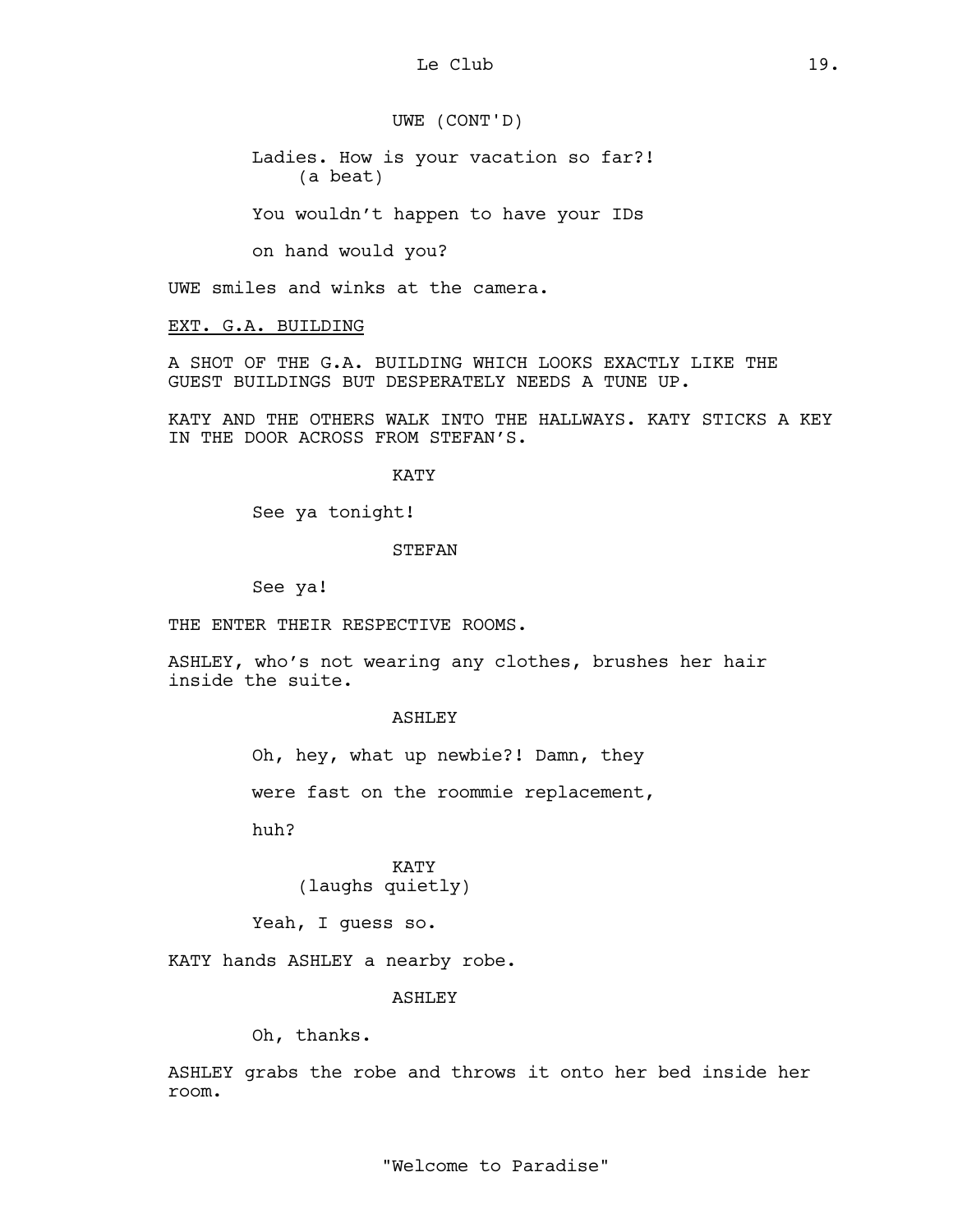The suite has two open doors leading to two separate bedrooms. The bathroom is the adjoining, quite moldy, entryway with two sinks separating a shower and a toilet.

KATY looks at ASHLEY's room. Mirrors are on either side of the bed as well as on the ceiling. She's done a poor job of painting her walls red.

KATY's room is completely empty but for a bed, a chair, a small desk attached to the wall and a mounted television. Her walls are white and sterile.

> If you wanna borrow some paint to warm it up, lemme know, I have more. It only took like half a gallon to do mine, so...

#### KATY

Wow, okay, thanks.

#### **ASHLEY**

Aww, you're so wide-eyed. That's cute.

There's a pounding on the door. KATY looks at it and ASHLEY puts her hand up.

#### ASHLEY (CONT'D)

Wait, don't get that.

STEVE's voice can be heard through the pounding.

**STEVE** 

Ashley! Ashley! Open up, I know you're

in there!

ASHLEY and KATY whisper.

## ASHLEY

Shit. He must've found out about Uwe.

Or maybe Tom. Or Erik. Damnit.

#### KATY

Is that you're boyfriend?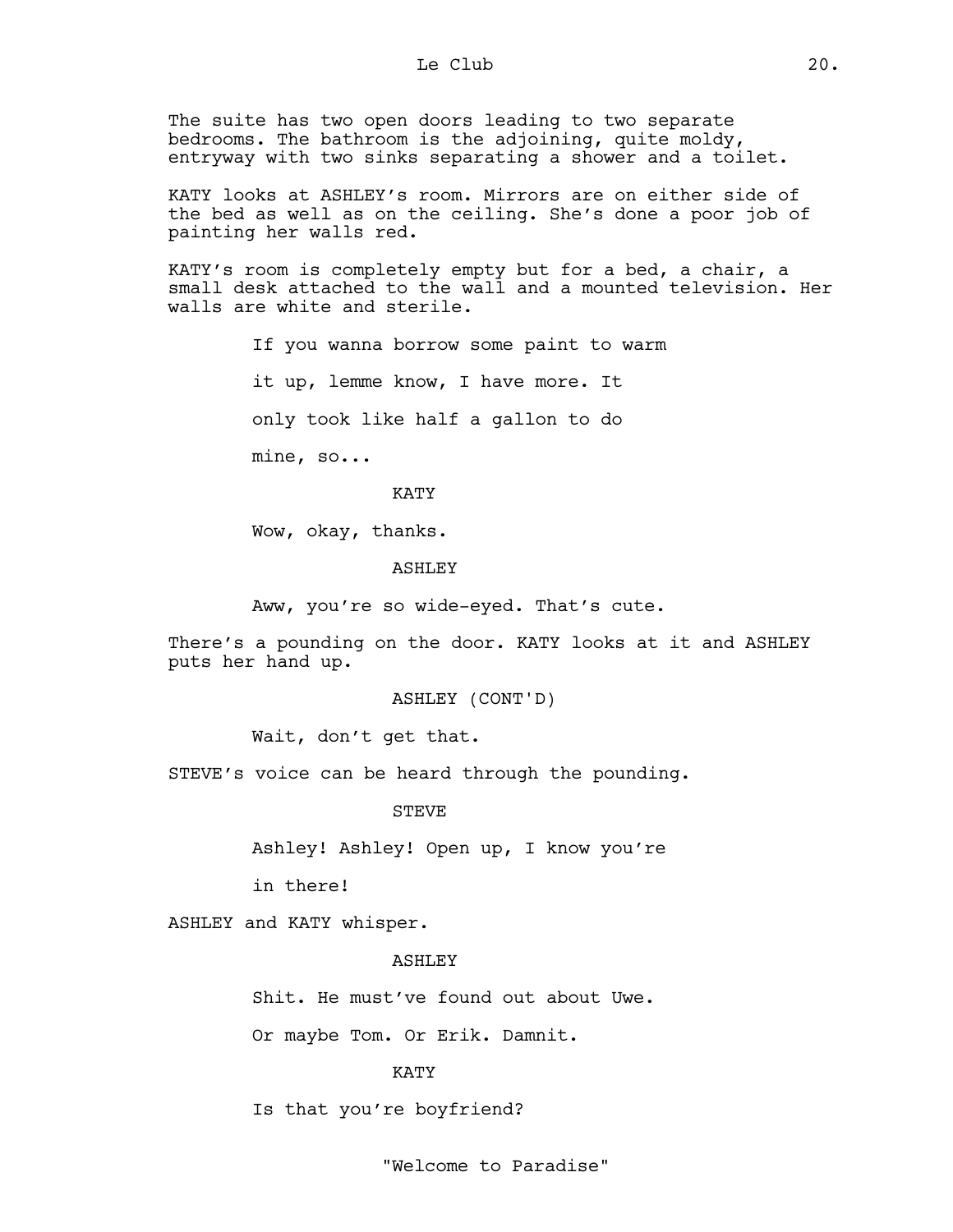## ASHLEY

Sort of. We're in an open relationship.

## KATY

Then why would he care if you're

sleeping with other guys?

# ASHLEY

Well, we didn't actually officially decide that it was open. Yet. I

brought it up a few nights ago...

```
CUT TO:
```
# EXT. ASHLEY'S BEDROOM - A FEW NIGHTS PRIOR

ASHLEY and STEVE are heard climaxing from outside the slightly opened door.

## ASHLEY

What would you think about maybe

making this an open relationship?

## **STEVE**

Yes! Yes! Yeeeeessssss!!

CUT TO:

INT. ASHLEY AND KATY'S SUITE - CONTINUOUS

The two girls continue to whisper.

# ASHLEY

# He seemed pretty agreeable.

STEVE continues to yell on the other side of the door.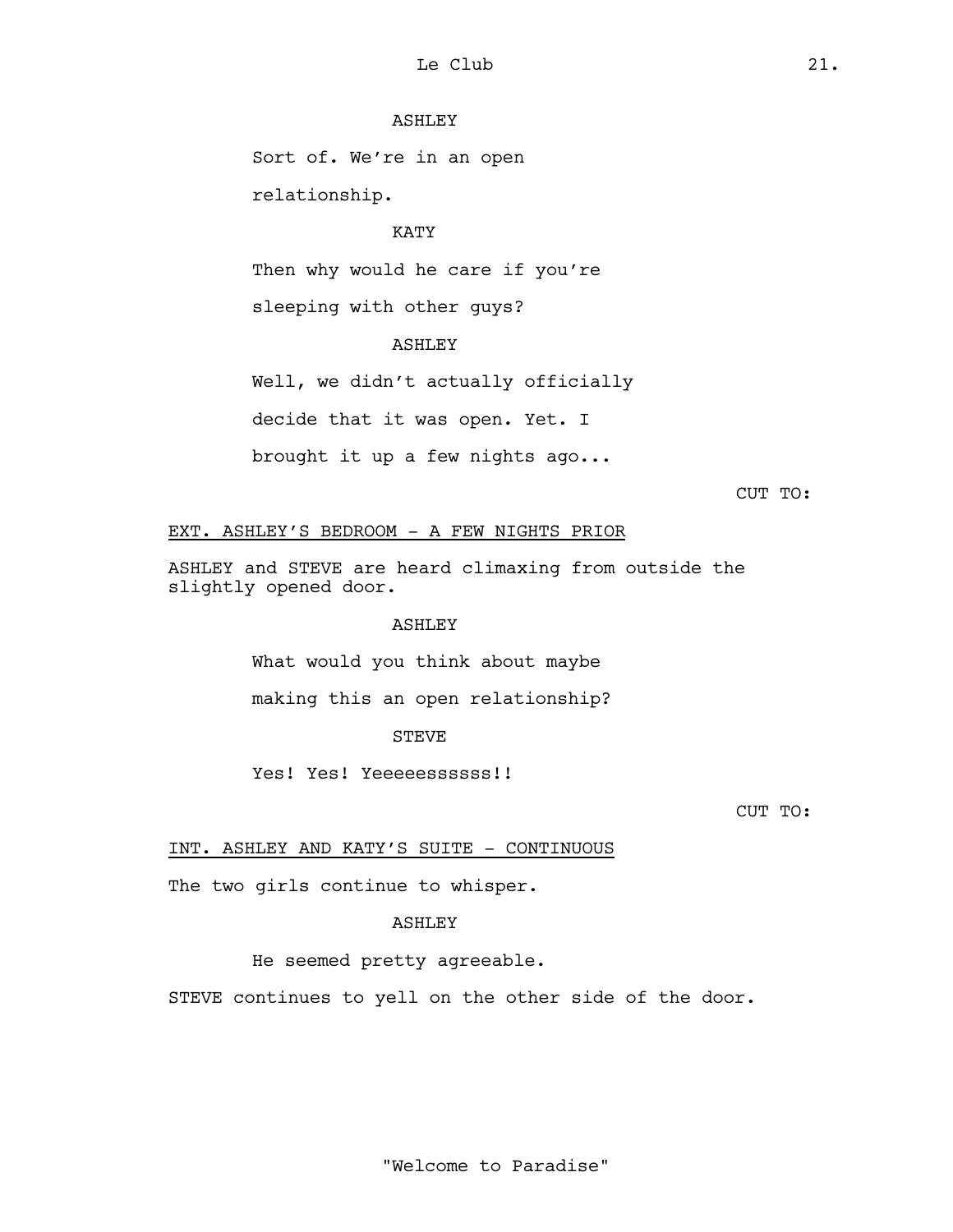# STEVE

You can't hide forever. It's a small

village. You have to show your face

sometime!

## KATY

He's kind of right though, isn't he?

ASHLEY looks out the peephole and begins speaking at a normal volume.

## **ASHLEY**

Yeah, but it'll be better after he

calms down. Which'll happen tonight

once he's downed some shots.

## KATY

You guys drink a lot huh?

KATY takes one last sip of her coconut filled drink before she realizes it's spent and throws it in the trash.

#### ASHLEY

It's pretty highly encouraged.

There's another knock at the door.

ASHLEY (CONT'D) (whispers)

Shit, he must've just heard us

talking.

NICHOLE V.O.

It's me. Open up.

ASHLEY opens the door.

#### ASHLEY

Oh, hey. Steve's not around is he?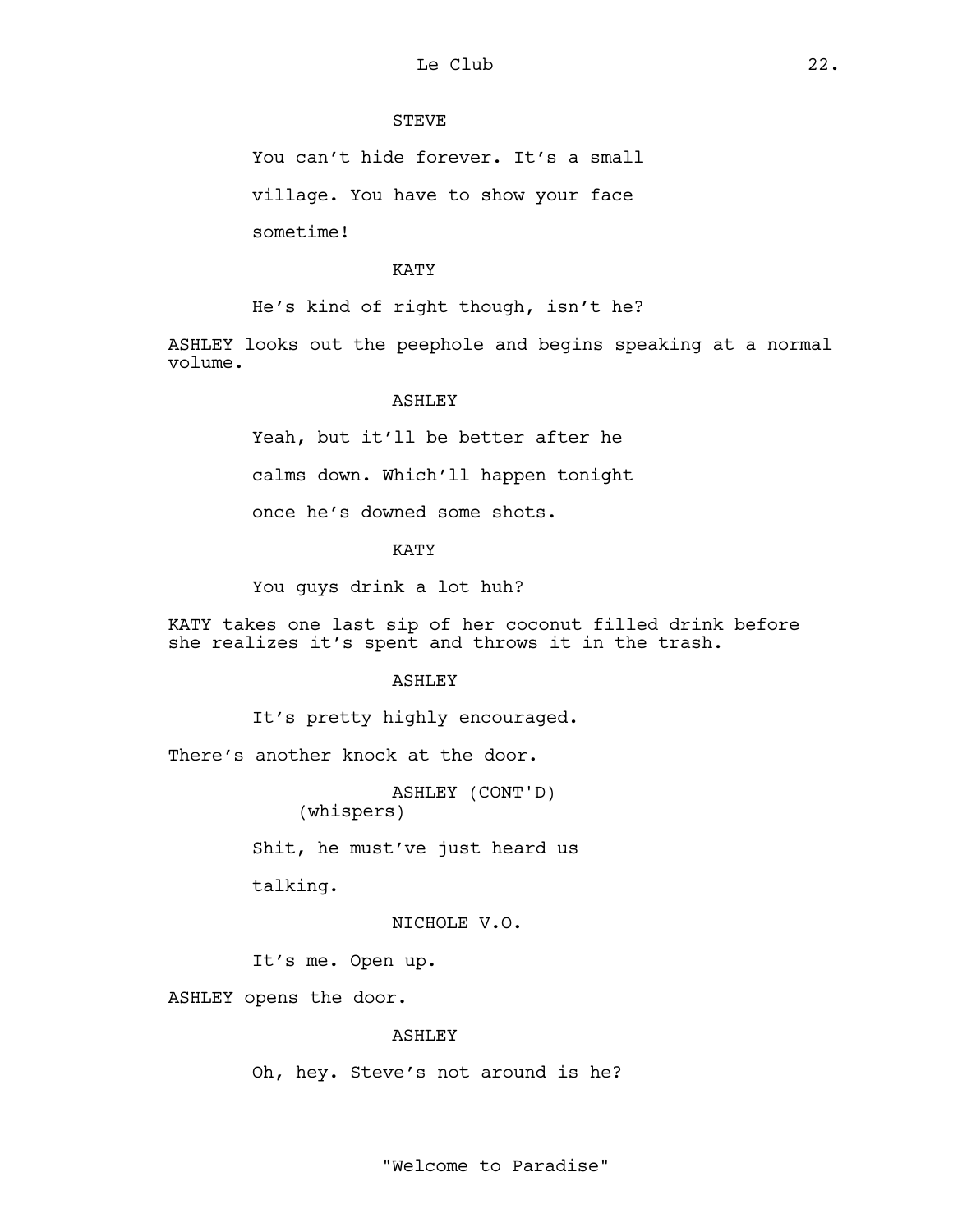# NICHOLE

No, but I did just see him huffing down the hallway. You two having a bad day?

#### ASHLEY

It's fine. You know him, he's from Quebec, they're dramatic.

## NICHOLE

Speaking of drama, I need a favor.

#### ASHLEY

Uh oh, what's up?

# NICHOLE

Well, Quincy got into it with a mom when she found out her husband had sex with him after last call last night and he's afraid to leave his room now. So, I need another bartender for the mobile bar at the circus tonight.

## ASHLEY

I can't, I'm sorry, I'm dancing silks.

But, maybe Katy can do it.

NICHOLE looks at KATY.

## **NTCHOLE**

Oh, hey, you the new roommie?

#### KATY

Yeah, hi, I'm Katy.

KATY stretches her hand out for a shake, which is hastily accepted.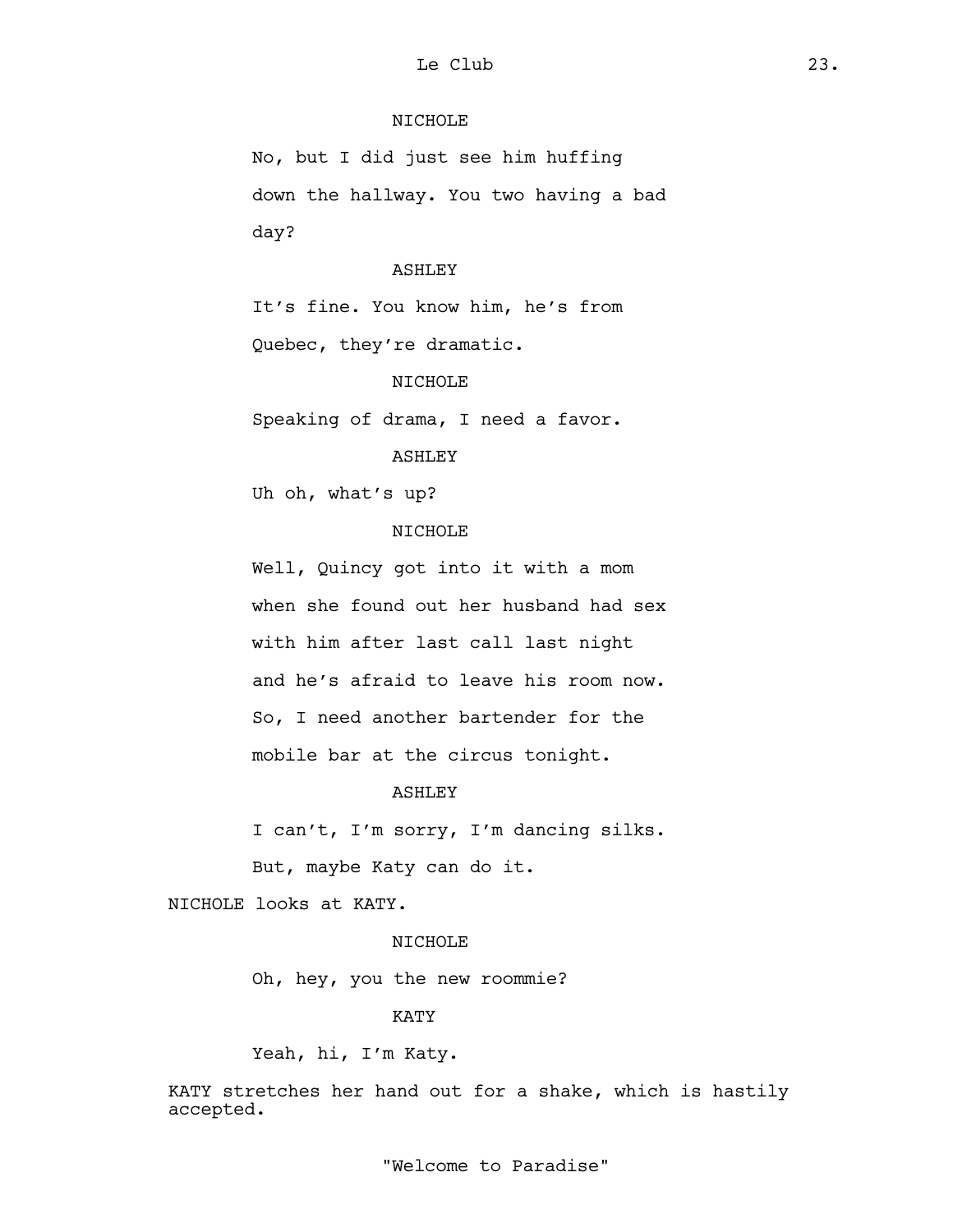# NICHOLE

Sure. Can you make a drink, Katy?

## KATY

Oh, um, well, I don't know. I mean I don't know any recipes or anything.

# NICHOLE

Quick, what's in a vodka and cranberry juice?

# KATY

Umm...vodka and cranberry juice.

## NICHOLE

Perfect. I'll see you tonight.

# KATY

Oh, I actually don't start work until tomorrow morning. And I work in the boutique.

NICHOLE and ASHLEY crack up.

## NICHOLE

You *are* new, huh? See you tonight.

NICHOLE exits.

#### KATY

I don't understand what just happened.

# **ASHLEY**

Listen, you live here now, so you're basically on call 24/7.

(MORE)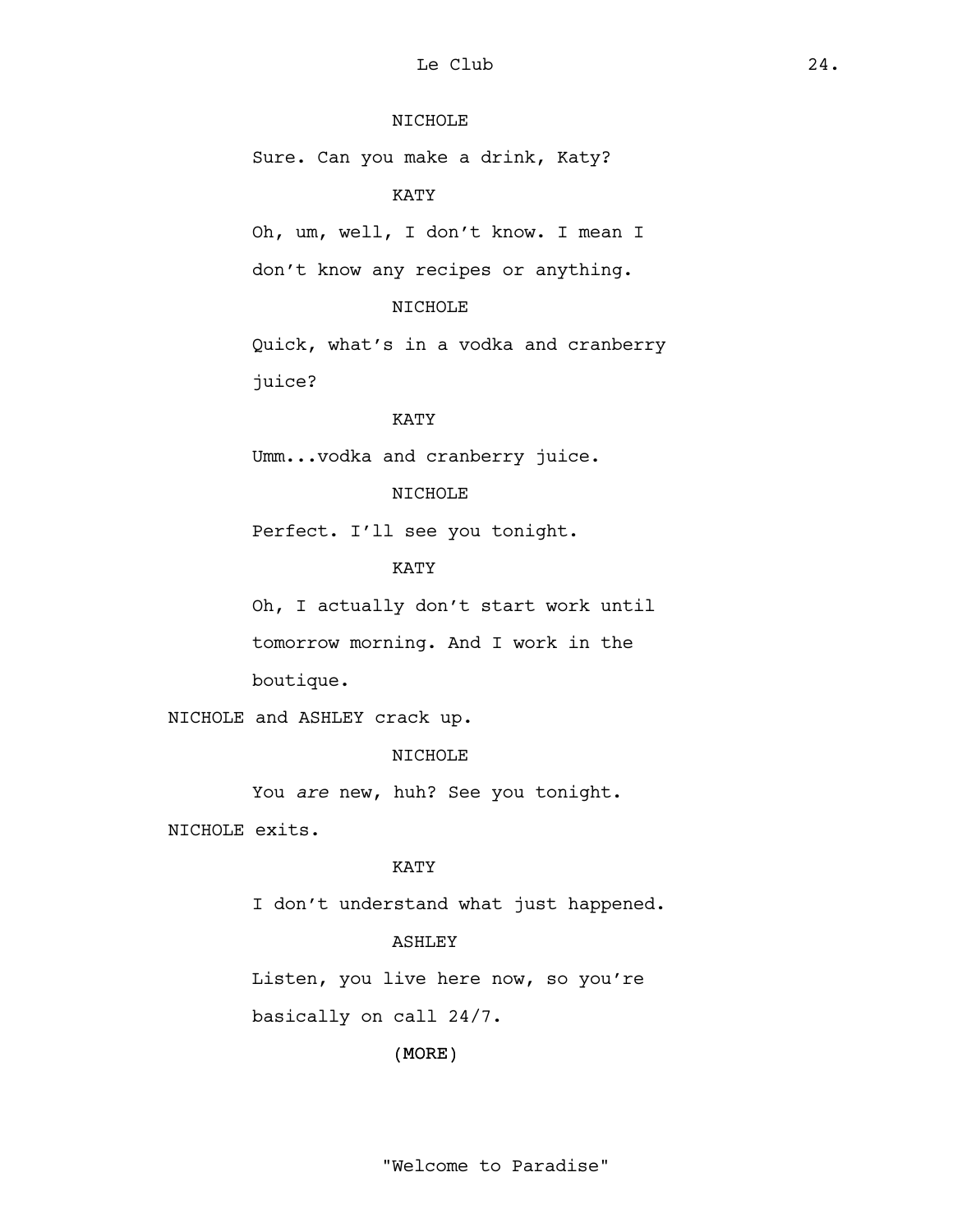# ASHLEY (CONT'D)

If someone needs you to do something,

you have to do it. Even if it's

something you don't know how to do.

#### INT. CIRCUS TENT

STEFAN stands on top of the trapeze with ERIK.

**ERIK** 

What do you mean you're afraid of

heights? How the f--- did you graduate

circus school?

## **STEFAN**

I didn't go to circus school.

# ERIK

Then how'd you get a job with Le Club

circus?! Don't tell me you're one of

those people who just checked every

box there was on the application?

STEFAN CHECKING EVERY BOX ON APPLICATION

STEFAN looks down, guiltily, then realizes how high up he is and looks up, terrified.

ERIK (CONT'D)

Alright, if you can't do anything else, go back down the ladder and talk to Eliza. She'll tell you how to put on clown makeup.

STEFAN SITS DOWN NEXT TO ELIZA WHO IMMEDIATELY BEGINS COVERING HIS FACE IN WHITE PAINT.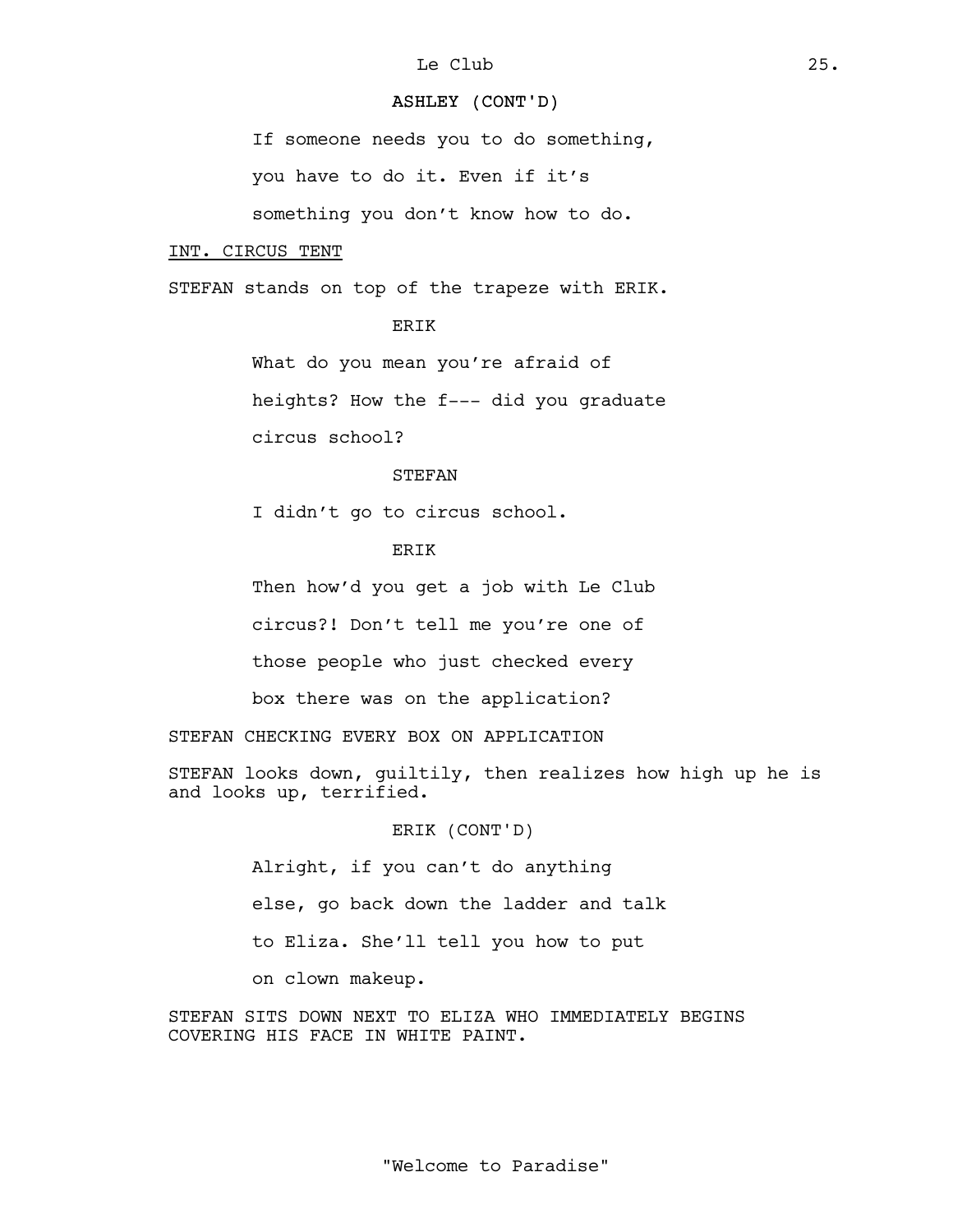## STEFAN (to camera)

My family thinks I'm at Harvard studying pre-med. I didn't get in. I had to go somewhere. I googled places that pay room and board and this was the first thing that popped up. I clicked on every job in the application. Except for housekeeping, that just seems degrading.

ERIK THROWS GIANT SHOES AT STEFAN THAT SQUEAK WHEN THEY HIT HIS FACE, SMUDGING HIS MAKEUP A LITTLE.

## **ELIZA**

Hey! Watch it dick!

#### INT. DINING ROOM - LATER

ASHLEY and KATY make their way to the dining area. STEFAN follows as do other G.A.s.

**KATY** 

Aren't you afraid Steve will find you

here?

#### **ASHLEY**

He might. But he's not going to throw

a fit in front of all these people.

That's not really his style.

Two kids call ASHLEY over to their table as she and KATY pick out food from the buffet.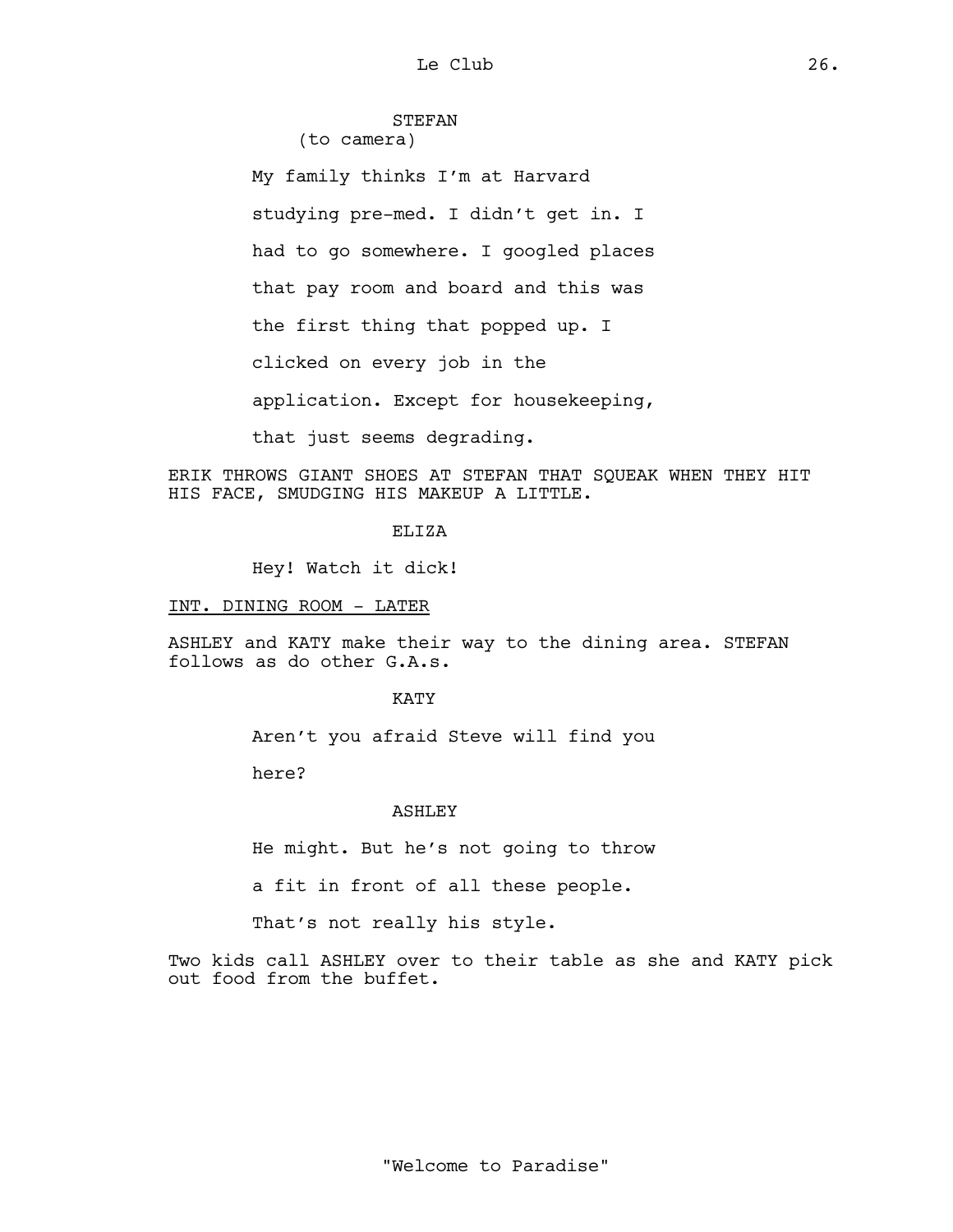## ASHLEY (CONT'D)

Oh, those are the Dunand kids. They're actually pretty cute and their dad's a hottie. Wanna come join?

KATY

No thanks, I think I'll just eat on my

own.

KATY looks at the "dolphin" label in front of a piece of fish and makes a face.

## ASHLEY

Umm, you can't do that. Yeah, there's a rule where it's one G.A. to every two guests. It forces us to commune with the people. So, no matter what, you have to sit with a stranger. Might as well be a hot one, right? Don't worry, only the kids speak English.

ASHLEY and KATY head over to the table with the mom, dad and kids. After some quick, quiet "Bonjours," they all sit in silence eating while the dad and ASHLEY make eyes at one another.

Just then, STEVE rushes into the dining hall. He spots ASHLEY at the table and interrupts her flirting by yelling out from across the room.

#### **STEVE**

Ashley! I have chlamydia!

The entire dining room stops. Forks are dropped along with conversations as everyone stares at ASHLEY and STEVE.

END ACT I

BEGIN ACT II

CUT TO: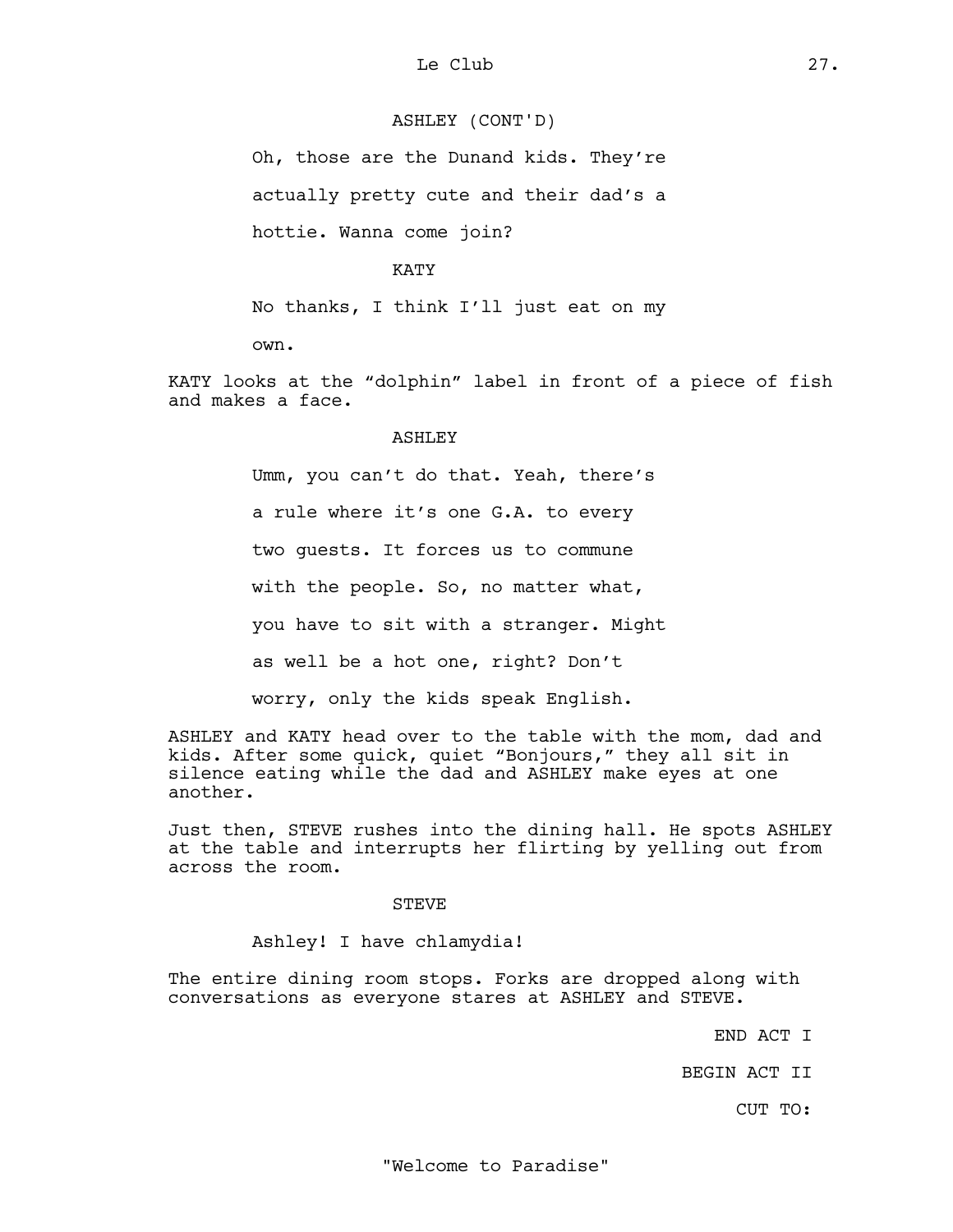## EXT. DINING ROOM

ASHLEY and STEVE yell as guests walk past them heading in and out of the dining room.

## ASHLEY

Are you kidding me?! This is what

you're upset about?!

## STEVE

You told me it was only me!

#### **ASHLEY**

Yes, you're the only one I don't use

condoms with! We're in an open

relationship.

## STEVE

What?! When did we decide that?

CUT TO:

INT. ASHLEY'S BEDROOM - A FEW NIGHTS PRIOR

From outside, STEVE and ASHLEY climax.

**STEVE** 

Yeeeeessssss!!!

CUT TO:

# EXT. DINING ROOM - CONTINUOUS

STEVE and ASHLEY continue.

## STEVE

You can't ask someone something like

that while they're in a...what's it

called?

A couple walks by with a baby.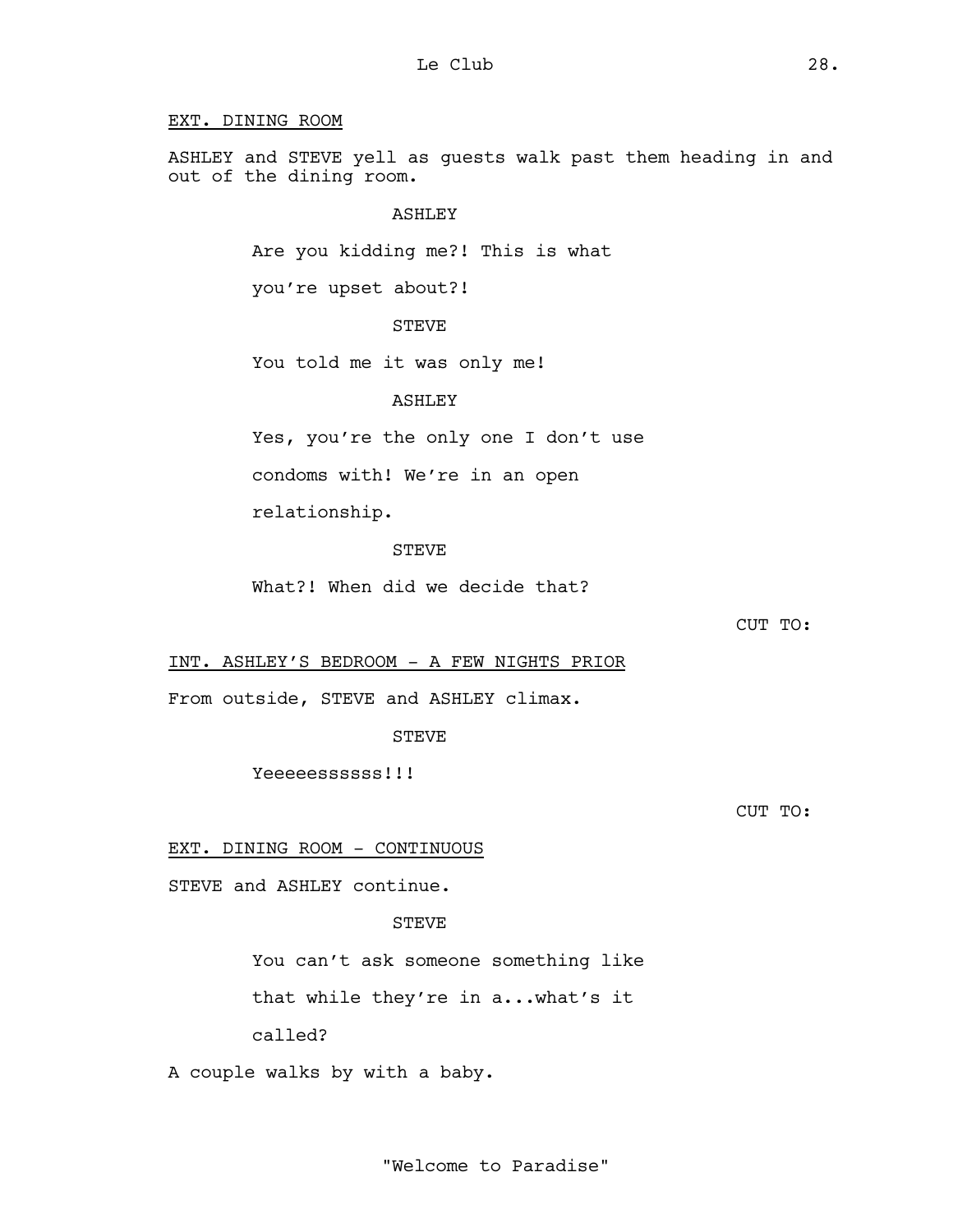## ASHLEY

## Orgasm?!

The couple looks at them before covering their baby's ears and running into the dining room.

#### STEVE

Oh real nice, Ashley.

## ASHLEY

What?! They've had at least one. Well,

at least he did. I hope she did too.

STEVE

It's over, Ashley. It's over!

STEVE huffs away. ASHLEY goes back into the dining room.

#### INT. DINING ROOM

KATY and the family have all but cleared their plates and moved onto desert in silence.

ASHLEY forces a smile.

# KATY

(quietly)

Thank god you're back. This is so

freaking awkward.

ASHLEY (not quietly)

I mean, what the hell? Chlamydia's not even that big a deal! You just take some antibiotics. It's like, we should be so lucky to only ever get chlamydia. Ya know?!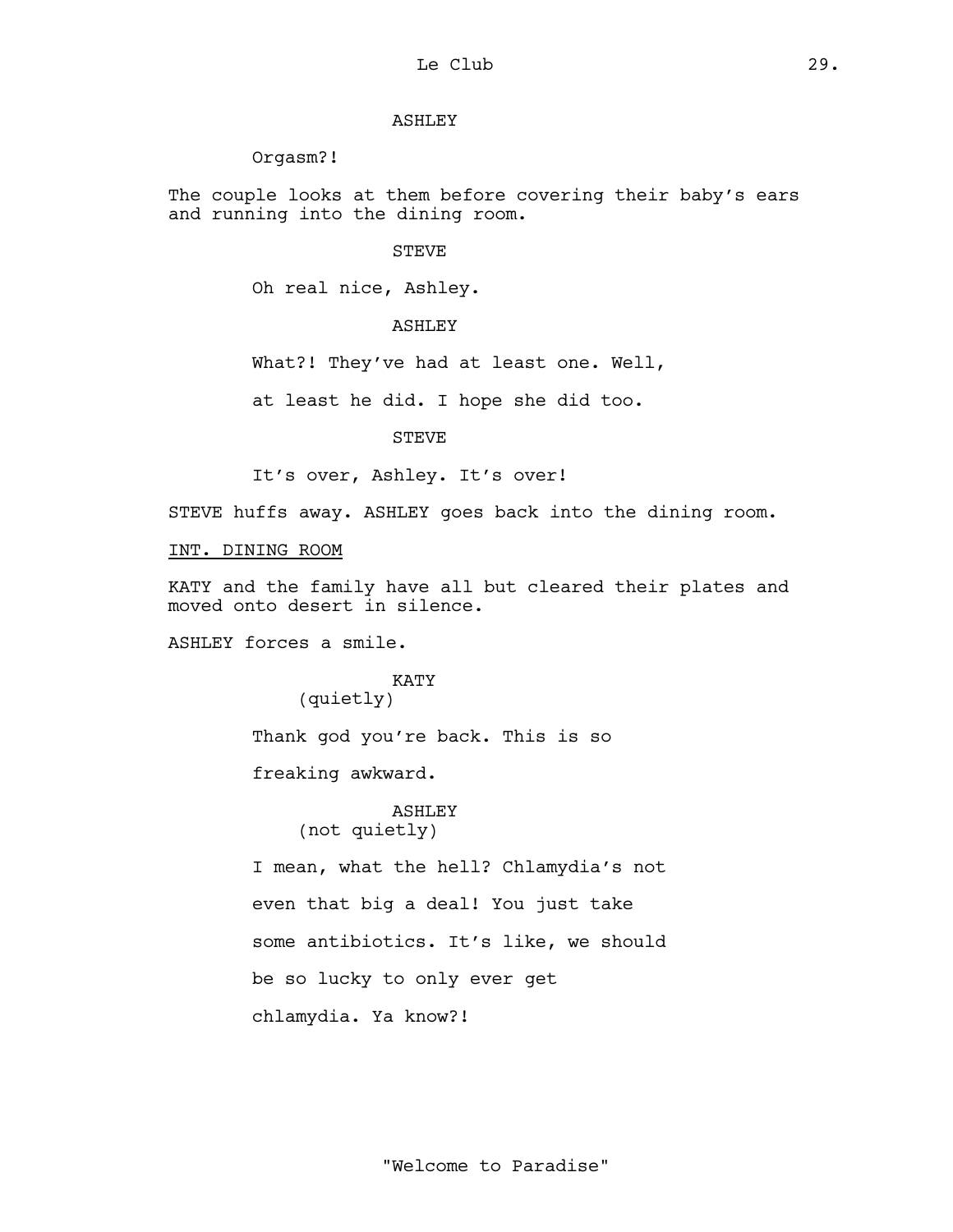## KATY

Okay, I think I'm going to go back to the room now.

#### ASHLEY

Cool. Oh, don't forget, you're helping

with the bar at the circus.

## KATY

Oh, right, when is that?

# ASHLEY

You've still got like an hour. And

wear something...circusy.

KATY

Right. What's circusy?

ASHLEY

(shrugs)

Got anything with stripes?

KATY SEWS A CLOWN OUTFIT

EXT. CIRCUS TENT - LATER

KATY walks up to the mobile bar set just outside the circus tent. She's wearing what looks like a clown costume with striped pants, a bright pink shirt, suspenders and bright pink shoes. It's silly but also somehow really hip looking.

#### NICHOLE

Wow. You packed that?

## KATY

Nah, I made it.

#### NICHOLE

When?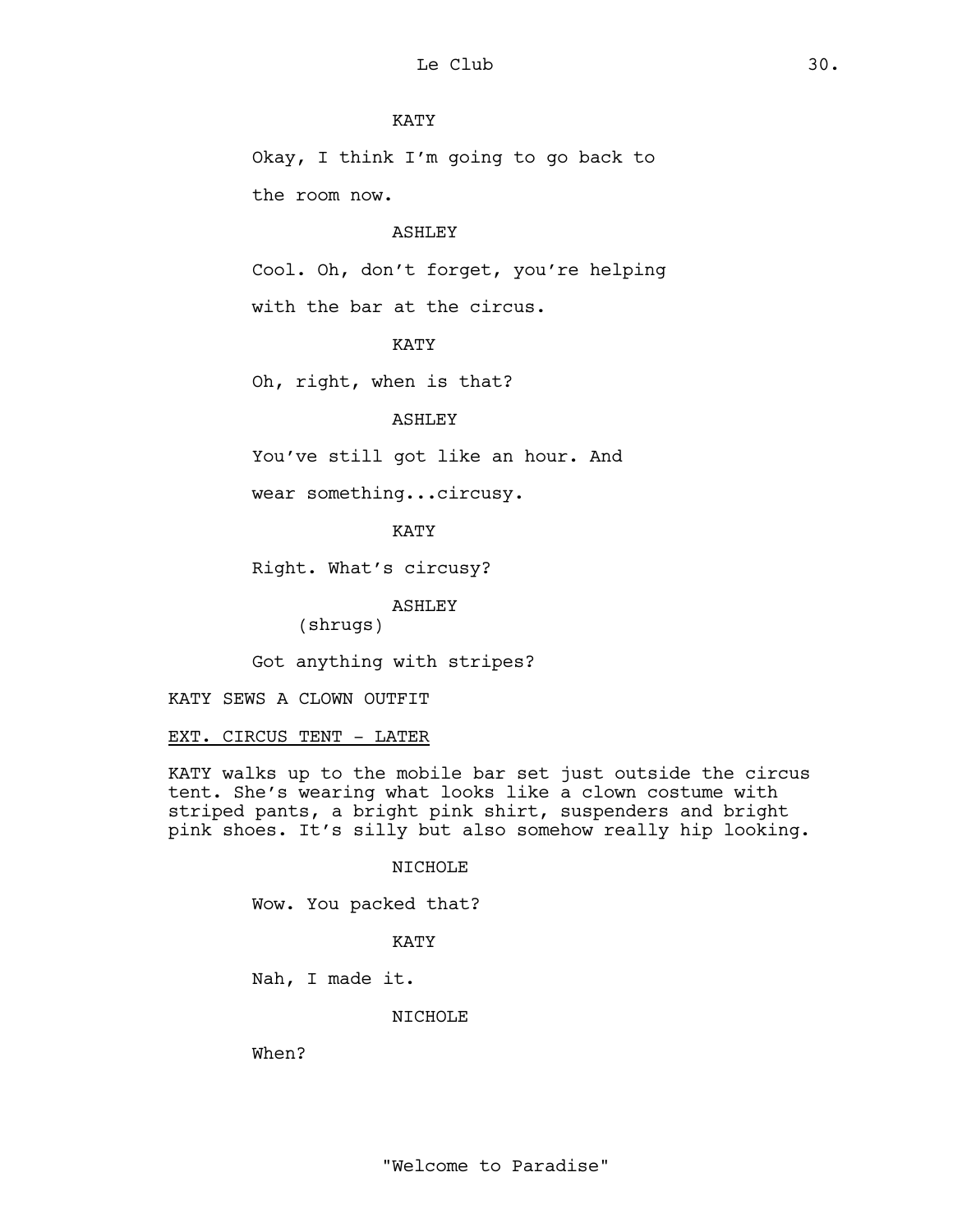## KATY

Just now. So, what do we do here?

## NICHOLE

Oh, the mobile bar is basically here to make sure no one becomes sober while on resort. That way they won't realize it's just a bunch of buildings next to a brackish river. Basically we show up any time there's any kind of large gathering of people, like a show, or lunch, or an archery accident.

# KATY

Great. So, a circus, huh? That's kind of cool.

## NICHOLE

Uh, yeah. Cool.

The ladies watch from the entrance as UWE comes onto the stage wearing a white tux with tails. He speaks into a microphone in his German-but-faking-French accent.

## UWE

Ladies und gentleman, Medammes et Monsieurs, boys and girls, may I present to you, the magic of Le Club! On the trapeze, we have Stefan!

ERIK calls out to UWE from behind the curtain.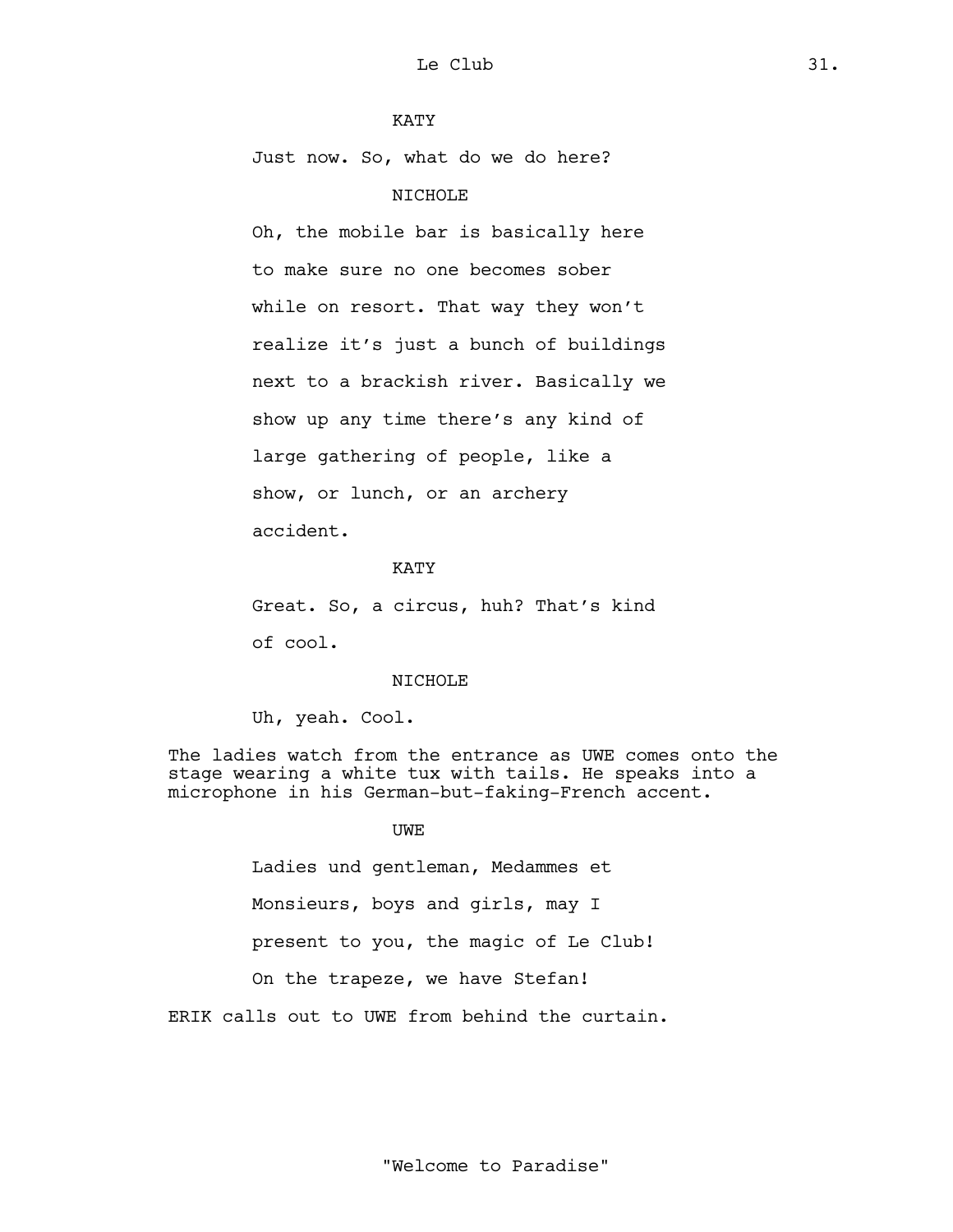## **ERTK**

No. Stefan doesn't know anything so we

made him a clown.

UWE

May I present to you, Stefan, the

clown!

STEFAN is pushed out from behind the curtain onto the circus floor.

Wearing typical clown gear and make up, he throws three bowling pins in the air and attempts to catch them. He misses each one and chases after them, tripping over himself as he does so.

The audience, while at first apprehensive, begins to laugh at STEFAN. Their laughter makes him more nervous and he has more accidents. He looks up for a moment into the faces of the audience. After seeing their smiles, he's somehow at ease and begins to relish in his performance. Spotting the mini trampoline, he runs toward it but before he can jump onto it, he trips instead, inciting thunderous applause and laughter from the audience.

UWE (CONT'D)

And now, the beautiful dance of silk,

performed by Ashley!

As STEFAN is pulled back behind the curtain by ERIK, ASHLEY appears above everyone with a spot light focused on her cocooned body wrapped in silks.

She reveals herself to "oos" and "awws." UWE looks up and winks at her before going into the audience where he sits in between two different wives, their husbands on either side, oblivious to UWE's flirting and touching of their wives' legs.

Music plays as ASHLEY performs. BRIAN sits in the audience with a single tear coming down his cheek.

INT. BACKSTAGE - CIRCUS TENT - CONTINUOUS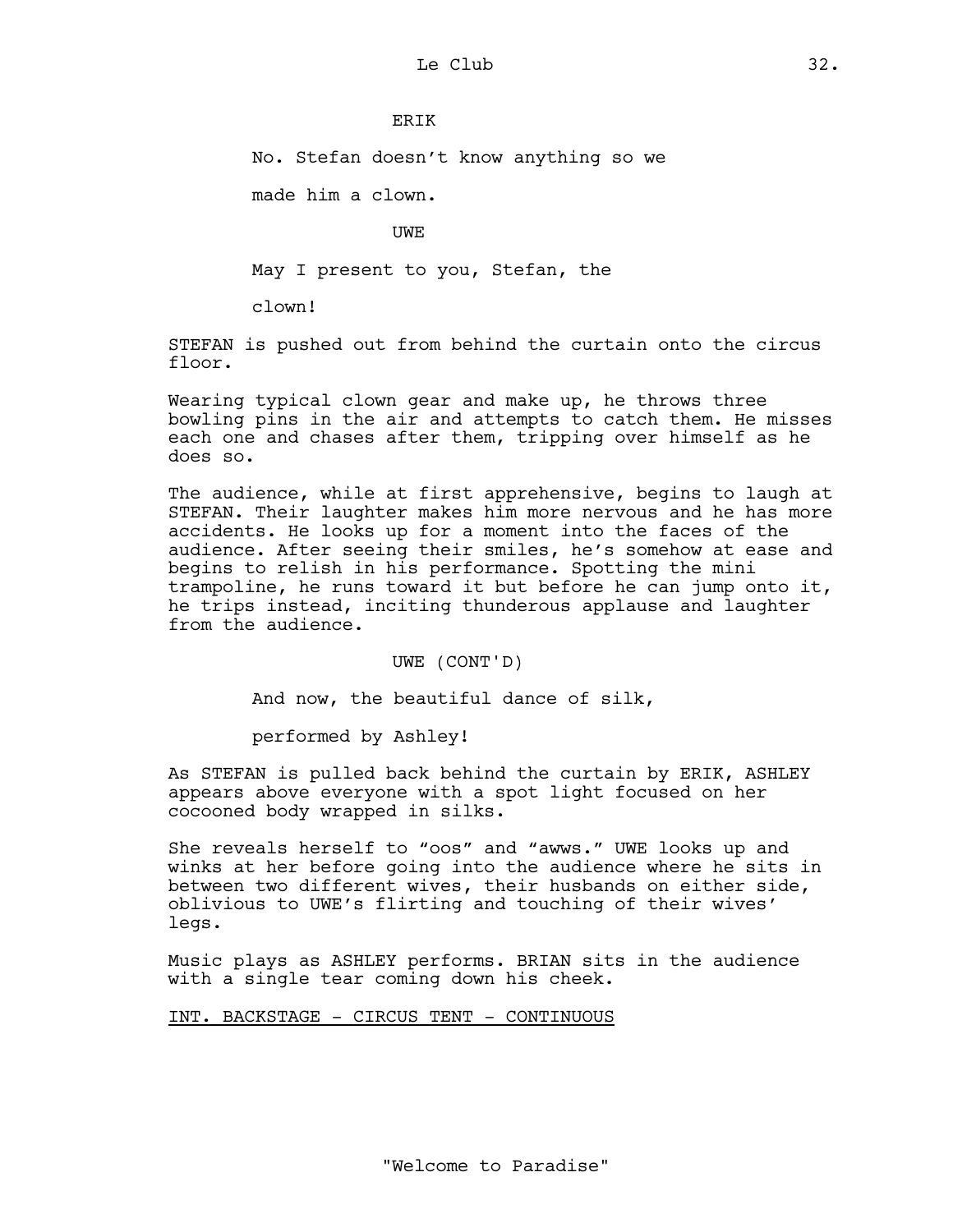#### TALKING HEAD STEFAN

## **STEFAN**

That was amazing! It was like, the

biggest adrenaline rush I've ever had

in my life! I've never felt that way

before. About anything! I just want to

do it again! And again and again!

ERIK appears through the curtain.

#### ERIK

Hey clown, we gotta go out for bows!

#### **STEFAN**

Gladly!

STEFAN puts his nose back on and runs out to bow falling to the ground as he does so, stil proudly receiving laughs. ERIK looks annoyed and angry.

INT. G.A. ROOMS - LATER

KATY approaches her suite just as ASHLEY is leaving.

## KATY

Hey, where are you going?

#### **ASHLEY**

Oh, I don't really wanna sleep alone

tonight, so...

#### KATY

Oh, okay.

ASHLEY walks away. KATY notices she looks a bit sad.

KATY (CONT'D)

Hey, your dance was beautiful.

Everyone loved you.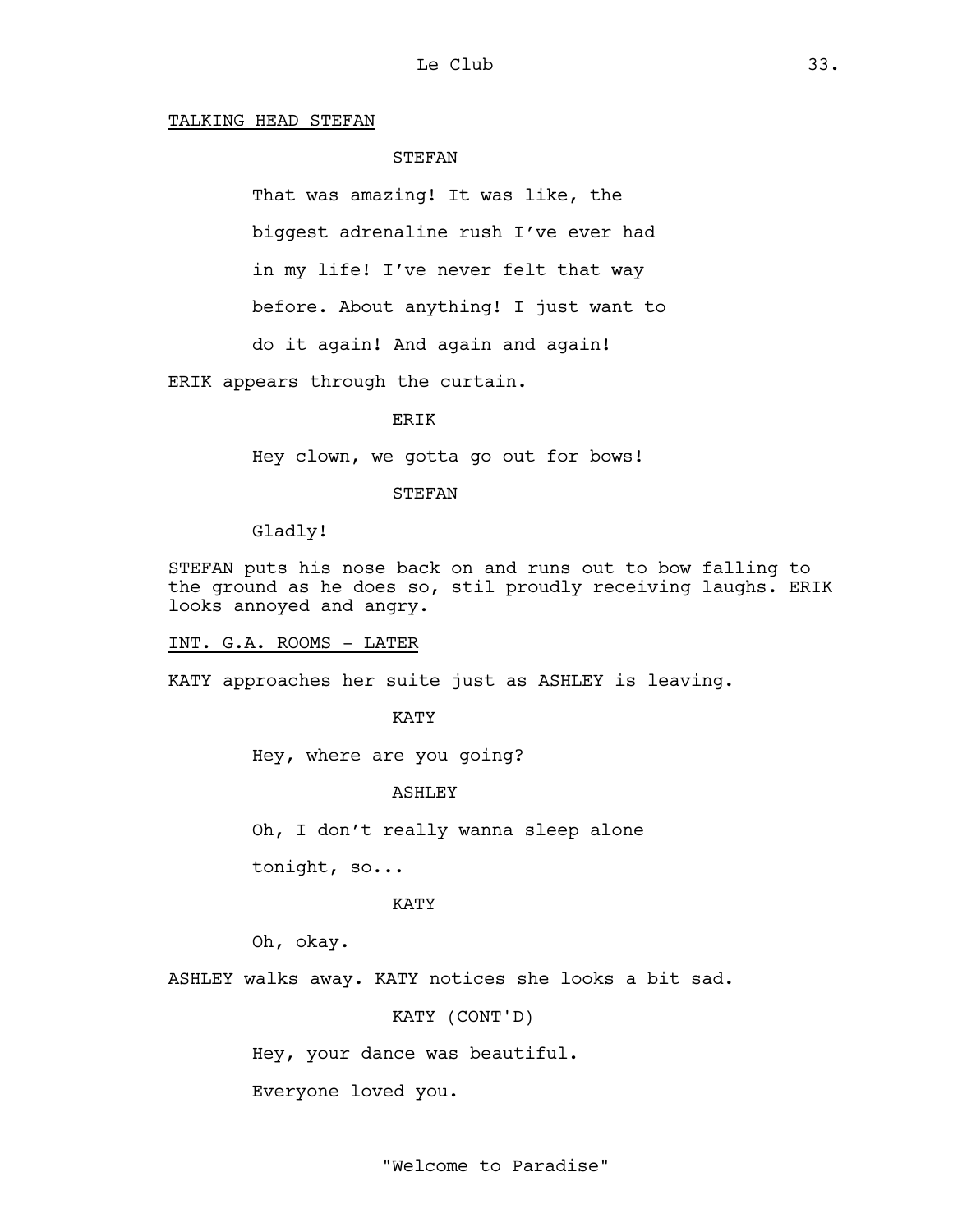# ASHLEY

(smiles)

Thanks. I needed that.

ASHLEY leaves.

STEFAN, still wearing his clown garb, approaches and opens the door across from KATY and ASHLEY's suite.

## KATY

Hey, great job! You made it sound like

you had no idea what you were doing

earlier.

## STEFAN (a bit cocky)

Yeah, well, all part of the mystique,

I guess.

STEFAN opens his door. As he walks in he's still facing KATY, and hits his head on the doorway.

STEFAN (CONT'D)

Shit.

KATY laughs.

## KATY

Good night, Stefan.

STEFAN speaks from inside his room, embarrassed.

## STEFAN

Good night KATY.

He shuts his door and KATY goes to open hers, but realizes she doesn't have a key.

KATY

Shit.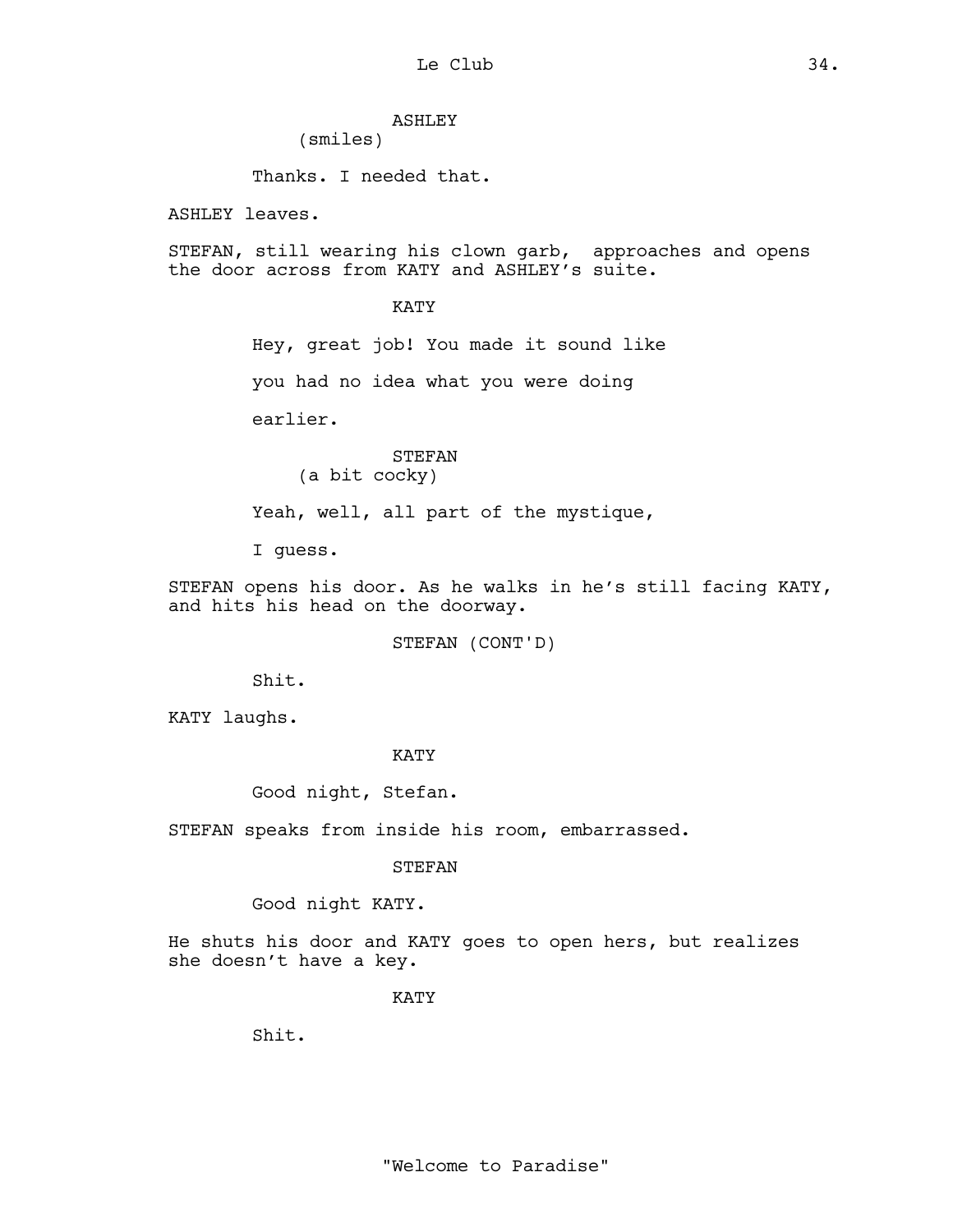# INT. RECEPTION

BRIAN's at the front desk in a heated discussion with the man that was fighting with his wife about high lighters earlier.

## HUSBAND

So, what's happening is, that I lay on my pillow for a while, and it becomes warm, and then I have to turn it over. And then I'm on the cool side for a while, and *it* becomes warm, and then I have to turn it over again.

# BRIAN

I understand that that can be difficult. Would that be helpful for me to have someone bring more pillows to your room?

#### HUSBAND

I don't know how that's not just going to add to the problem.

## BRIAN

Well, instead of having to turn them over, you can just switch 'em out.

## HUSBAND

Right, and then I'm still doing just as much work?! Great solution, Einstein! Yelp will be hearing about this.

HUSBAND storms out of the reception lobby passing by KATY, who's overheard everything.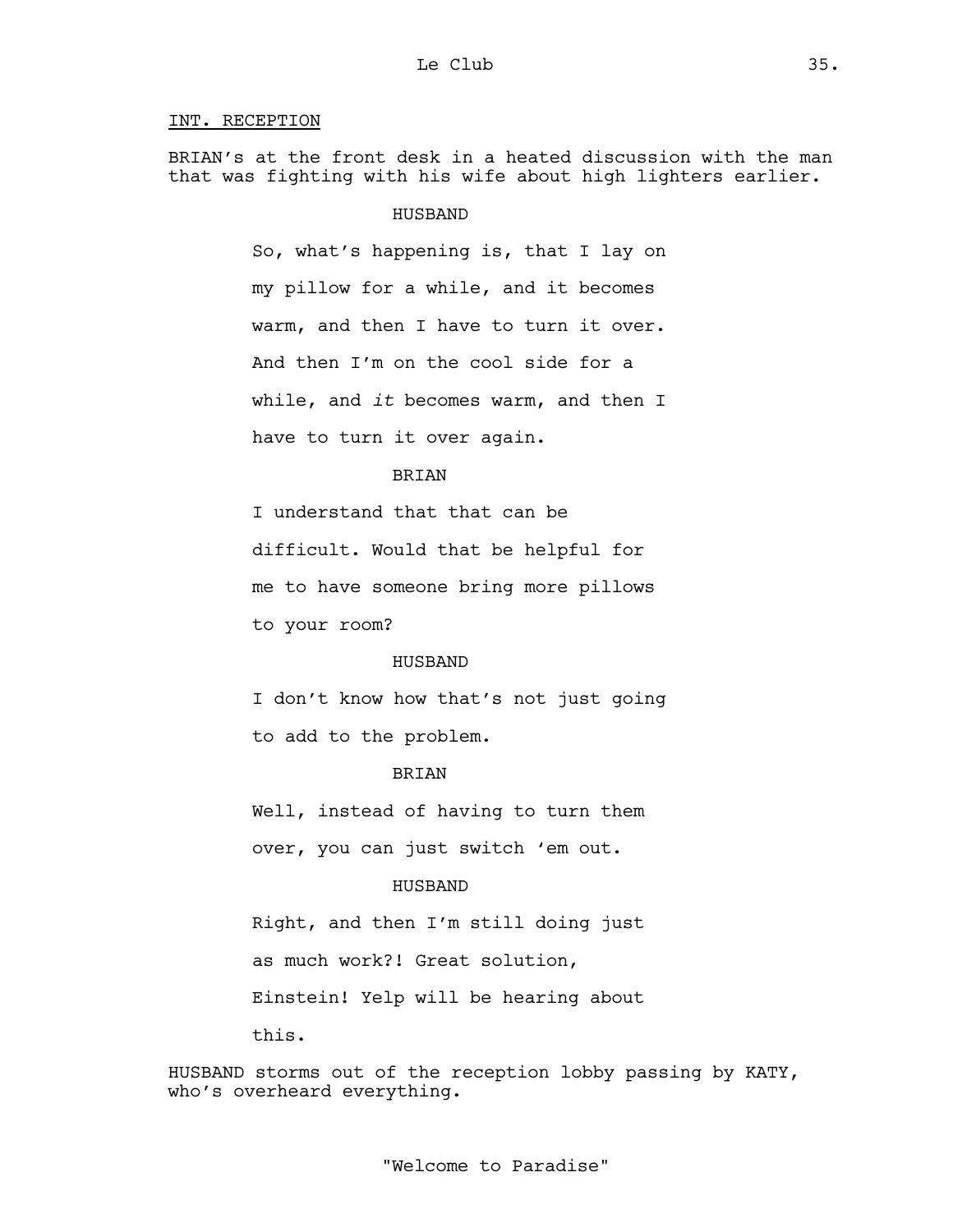KATY

Ouch.

BRIAN (fighting back tears)

I will be available to assist you in a

one moment, please.

BRIAN exits through a swinging door behind the desk.

# INT. RECEPTION BACK ROOM - CONTINUOUS

BRIAN falls to the floor crying hard but somehow silently.

KATY continues to wait for a moment before yelling to BRIAN.

KATY V.O.

Um, I just need one thing. Is there

anyone else working right now?

BRIAN (holding back his tears)

There's no one else.

KATY comes back behind reception to where BRIAN is crying. She sits on the floor next to him.

KATY

Rough day?

## BRIAN

Some dreams just can't come true.

# KATY

Well, some people just don't want to be happy. That's got nothing to do with you.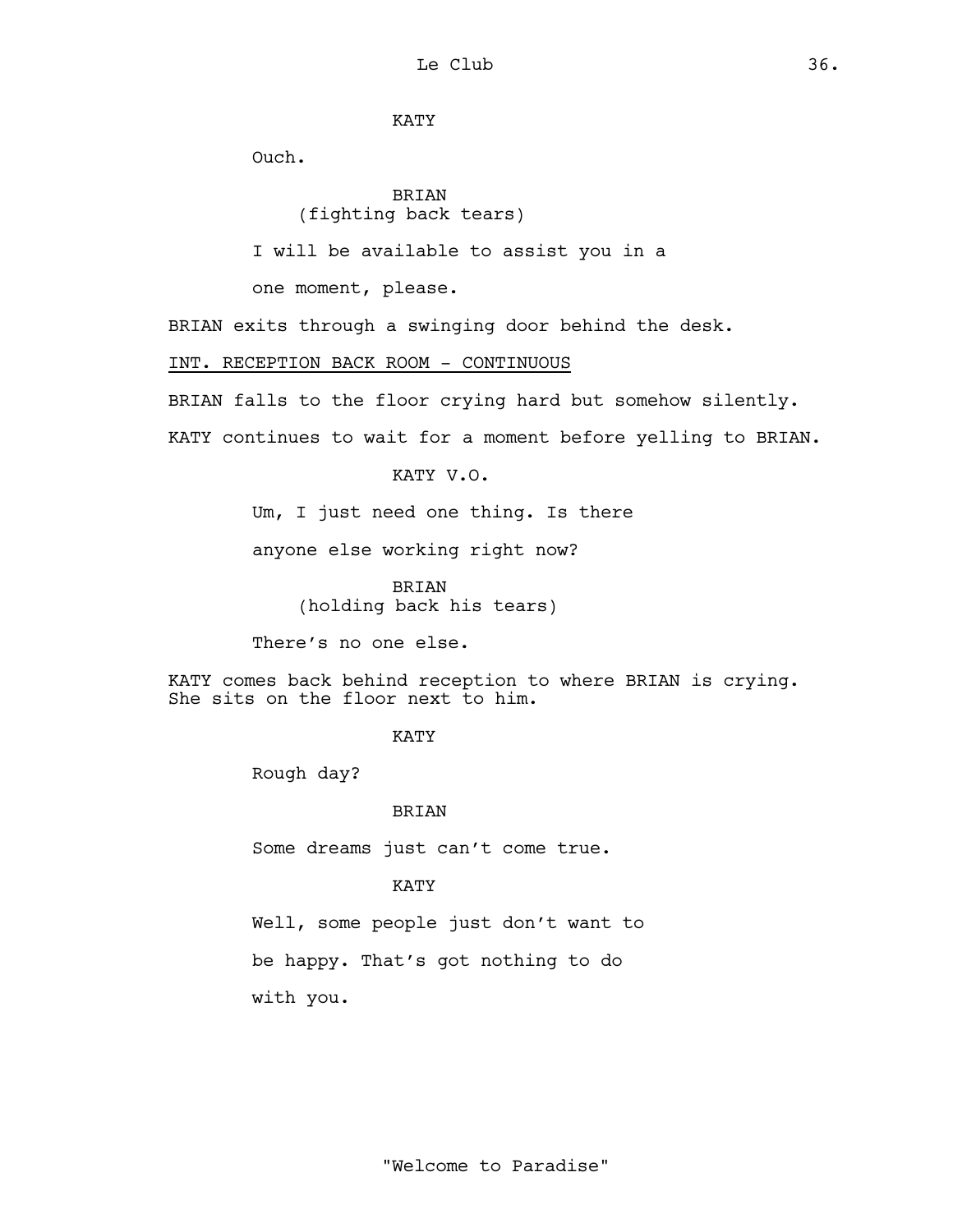# BRIAN

Tell that to Yelp! (a beat)

I just want to help people.

#### KATY

Well, then, I've got great news.

BRIAN

Oh yeah?

#### KATY

Yeah. I locked myself out of my room.

BRIAN

(excited)

I can help! I can get you another key!

KATY

Great!

BRIAN and KATY jump up. He embraces her for a long time, wiping his tears on her shirt.

KATY (CONT'D)

So, where's that key?

BRIAN

Oh, right! What's your room number?!

KATY

Seventeen!

TALKING HEAD BRIAN

BRIAN

So it's not always paradise. And there are some people who you just can't please. We can't judge them for that.

(MORE)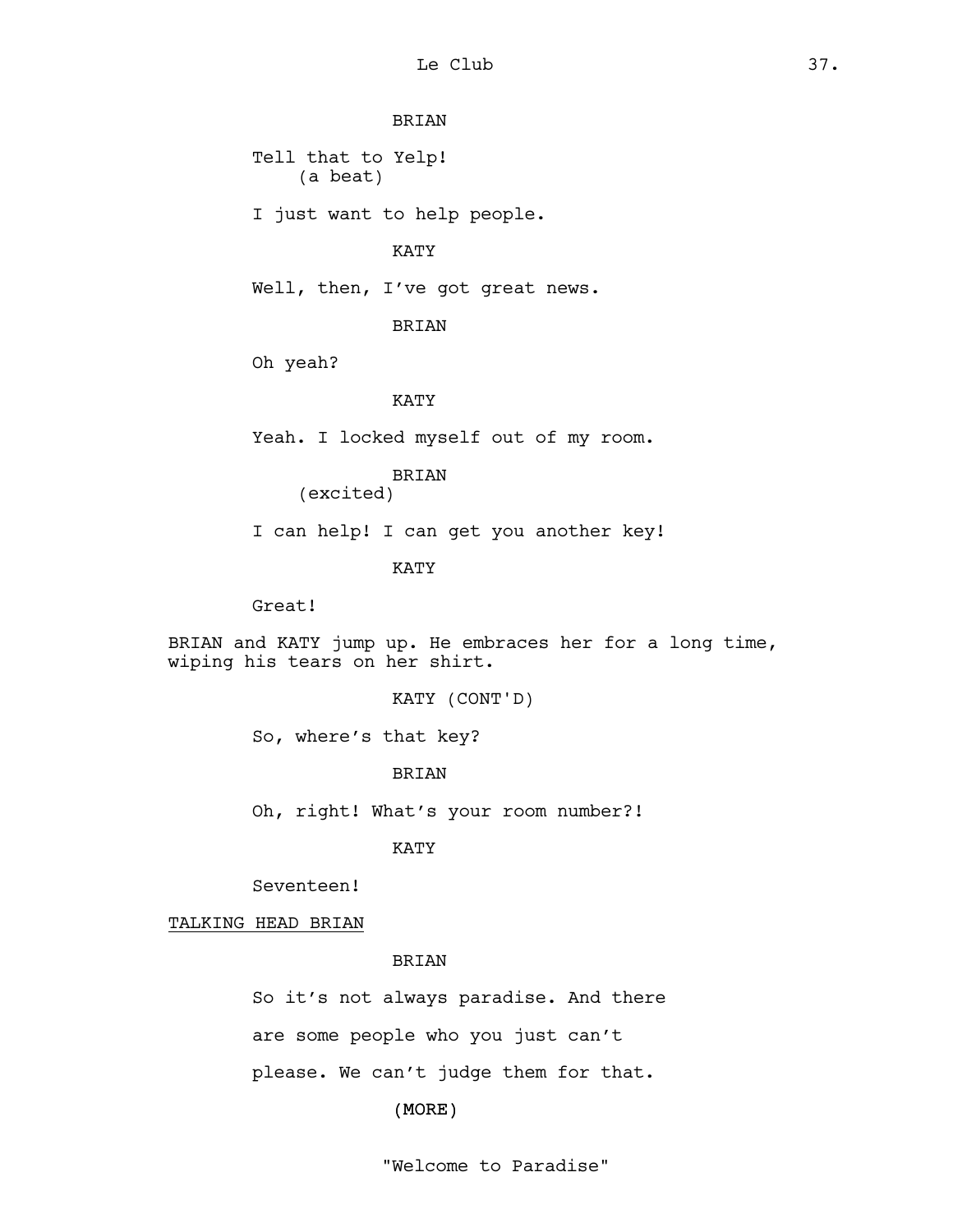#### BRIAN (CONT'D)

Because we don't know why they're

unhappy.

#### INT. G.A. ROOMS

QUINCY, the up until now only talked about bartender, a tall, African-American, former model, opens his door to HUSBAND.

He gestures for him to come in before looking around to see whether or not anyone noticed. He spots the cameras, and shuts the door quickly.

TALKING HEAD BRIAN

#### BRIAN

And it's certainly not a place for the

faint of heart.

## EXT. ARCHERY

A woman holds her eye as she runs.

TALKING HEAD BRIAN

## BRIAN

But ya know how they say, if you don't like the weather, wait around five minutes and it'll change? Well, that's kinda how it is here. This place is so

many things to so many people. For

some, it's a place for love.

## INT. G.A. BUILDING - UWE'S DOOR

ASHLEY knocks on UWE's door and he opens it, wearing only a white Speedo and his white shoes.

She feigns a smile as he leads her in toward another girl who sits in a robe on his couch.

#### INT. G.A. BUILDING - KATY AND ASHLEY'S DOOR

STEVE sits sadly outside with balloons that read: "I love you," I'm sorry," and "Please take me back, Ashley!"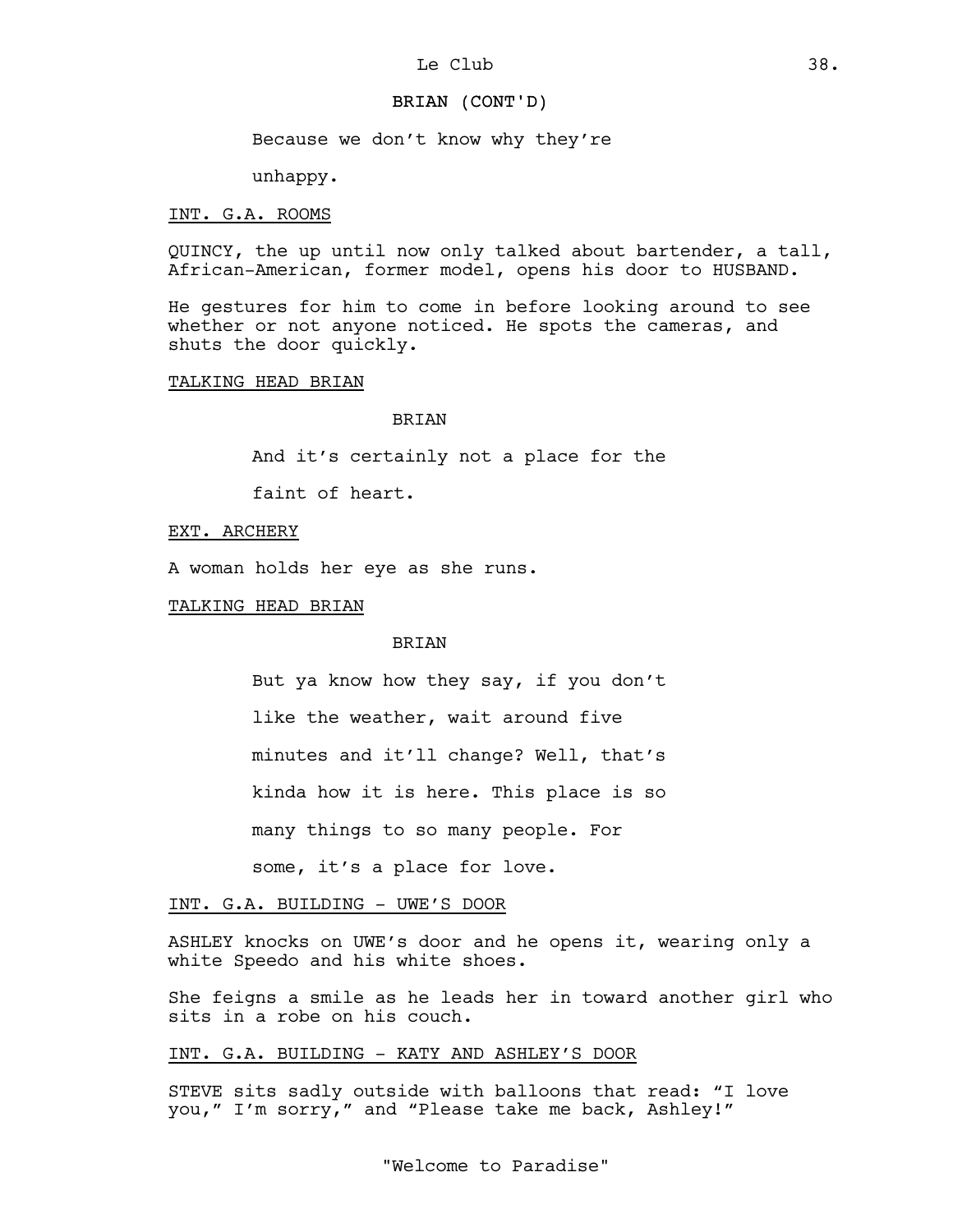#### TALKING HEAD BRIAN

## BRIAN

For others, it's just a place to try

new things, like food and culture!

#### INT. HUSBAND AND WIFE'S ROOM

HUSBAND walks into their room as WIFE sits angrily on one of two beds in between her two, sleeping children. She looks up and struggles to find the words.

#### WIFE

I can't believe you ate dolphin.

#### HUSBAND

And I can't believe you won't listen

to me when I tell you dolphin is a

fish.

#### **WIFE**

It's a mammal!

#### HUSBAND

But there's also a fish called...ugh.

Forget it. I'm tired.

HUSBAND crawls into the empty bed and shuts off the light.

# TALKING HEAD BRIAN

#### BRIAN

For others, it's the place to sould

search and maybe even find your

calling.

#### INT. STEFAN'S ROOM

STEFAN, still wearing his make up and nose, attempts to follow along as he watches an instructional Youtube video on how to tie balloon animals.